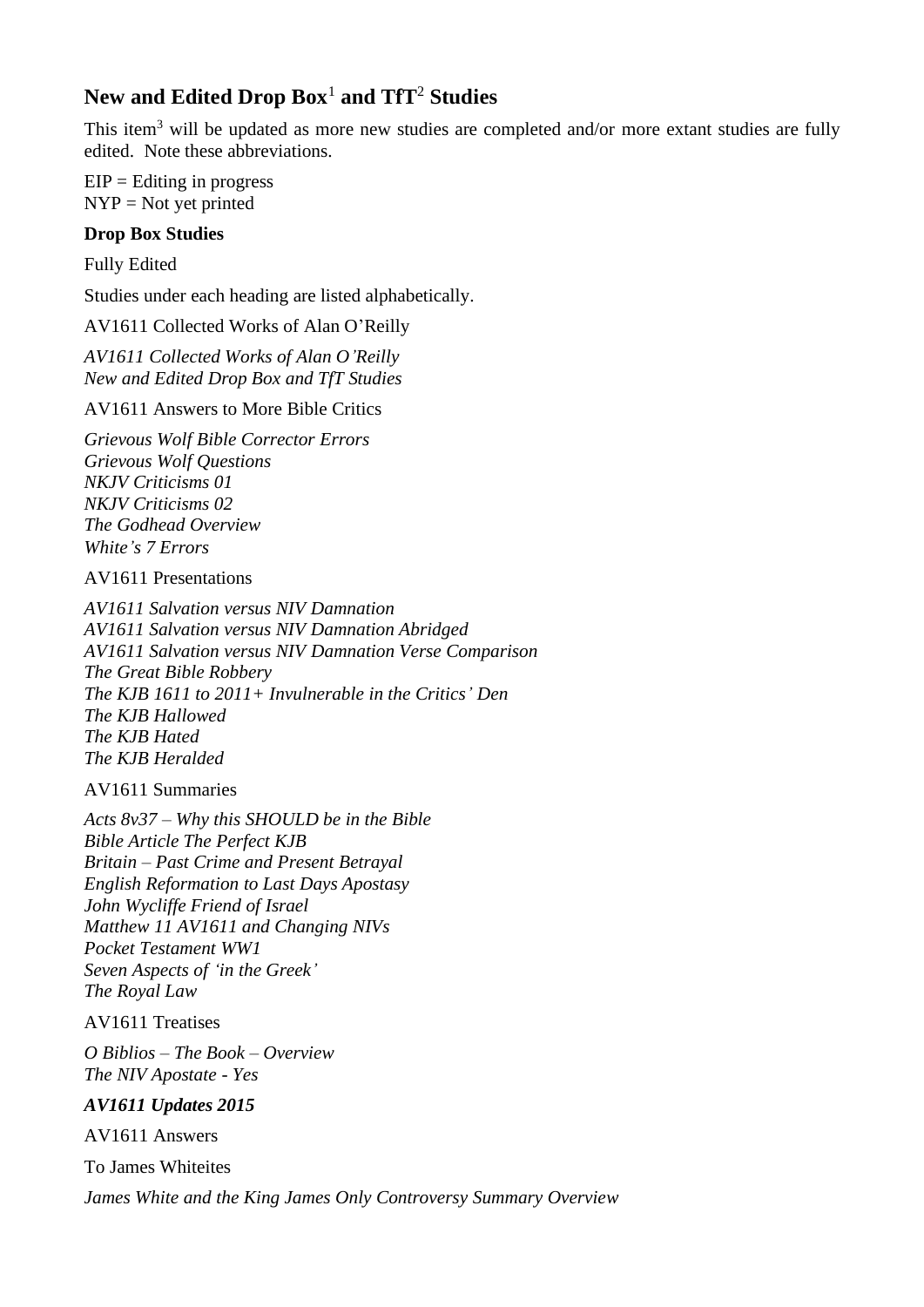To Unclean Spirits

*The 1611 Holy Bible Cleanses Fundamental Evangelical Modern Version Falsehood*

AV1611 Presentations 2015

*Ahaziah's Age, 22 AND 42 Ahaziah's Age, 22 AND 42 Table AV1611 versus Changing NIVs Christ is Come in the Flesh, Heavenly and Earthly Witnesses, 1 John 4, 5 Summary Notes Key Biblical Issues – An Overview King James Bible Supremacy The 1611 Bible versus OT Hebrew Editions*

AV1611 Purification – Summary

*Purification of the Lord's Words Seven Purifications of the Textus Receptus Seven Sevenfold Purifications of The Words of the LORD The 1611 Holy Bible versus the Non-Extant Original The words of the LORD, Seven Stage Purification Processes*

AV1611 Revelation – Summary

*AV1611 Advanced Revelations Biblical Edits Modern Christian FARCE-damentalism Revival - A Seven-Point Plan The 1611 Holy Bible and Churchillian Declaration to Unrighteous Men The Godhead The Sovereign Power of Darkness Thoughts for Today*

AV1611 Superiority – Summary

*AV1611 Authority – Absolute Correcting the Greek with the King James English God's Standard Long John and The Black Spot Matthew 5v22 without a cause Preservation of Holy Scripture - Critical versus Traditional Views The 1611 Holy Bible Pure versus Corrupt Manuscript Ascension The 1611 Holy Bible versus Vatican Versions for Disputed New Testament Verses The AV1611 versus NKJV Deception - Case Study The Book of the LORD The Greek versus the Scripture The KJB Quiz for Critics and Seven Bible Study Principles The Superiority of the 1611 Holy Bible over the Greek and the Originals*

## *AV1611 Updates 2016-2020*

AV1611 Answers

To Christmas Cut-Ups

*The 1611 Holy Bible versus Christmas Cut-Ups*

To Dr Douglas Stauffer

*Dr Douglas Stauffer Wresting The Scripture of Truth Dr Douglas Stauffer Wrongly Dividing The Word of Truth*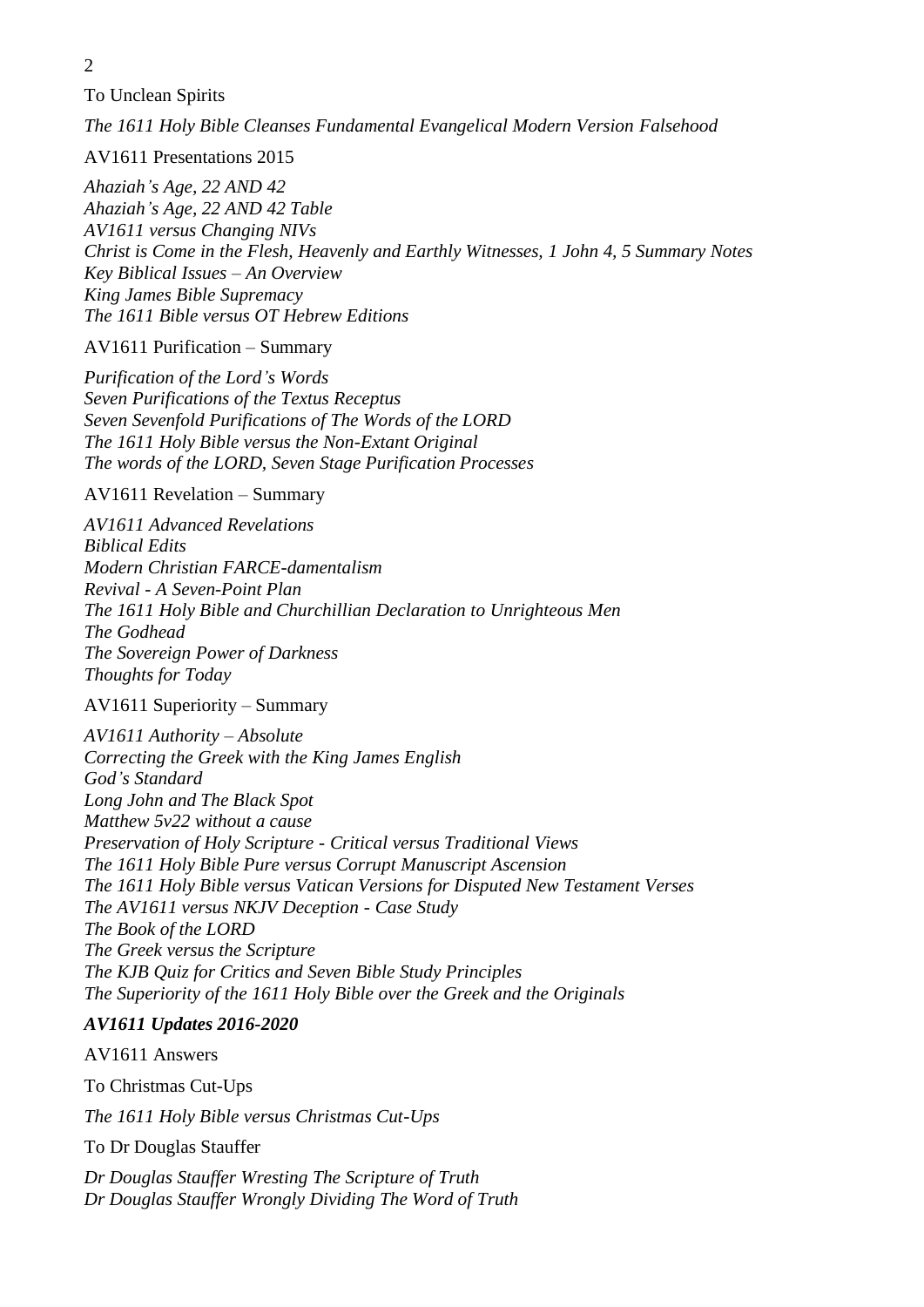*Hebrews-Revelation 3 Transitional Applications Sound Doctrine Dissolution of Stauffer Dogma*

AV1611 Superiority – Chapter Studies

1 John

*Assurance and the Witnesses of 1 John 5*

1 Timothy

*1 Timothy 3 - Summary Thoughts*

#### Hebrews

*AV1611 Hebrews Readings vs Modern Cuts, Summary Table Hebrews 1, God, Paul, Melchisedec, Israel Hebrews 1, God, Paul, Melchisedec, Israel – Summary Hebrews 4 Hebrews 12 Part 1 Hebrews, God, Author, Patriarch, Israel - What Saith The Scripture*

Job

*God Stays the Sea God the Creator and Destroyer Job 1 - Summary Thoughts Job and Biblical Science The earth is the Lord's*

#### Nehemiah

*Opposition In-House Opposition Then and Now*

Revelation

*King James English Originals Leah's Children and the Seven Churches Originals-Only Modern Version Hell Revelation 1 The Lord of Glory Revelation 4 Revelation 6 Revelation 6 Summary Overview Revelation 8-9 Summary Overview Revelation 11 Revelation 11, 12 Daniel's 70th Week Overview, Israel's Reproach and Deliverance Revelation 12 Revelation 13 Revelation 17 Satanic Cities and Saints Standing Fast The Revelation of the Seventy Weeks - Review and Addenda*

#### Romans

*Romans 1 and the Gospel of Christ Romans 8 Part 2 Romans 16 - Summary Thoughts Romans - The AV1611 versus Modern Cut-Outs*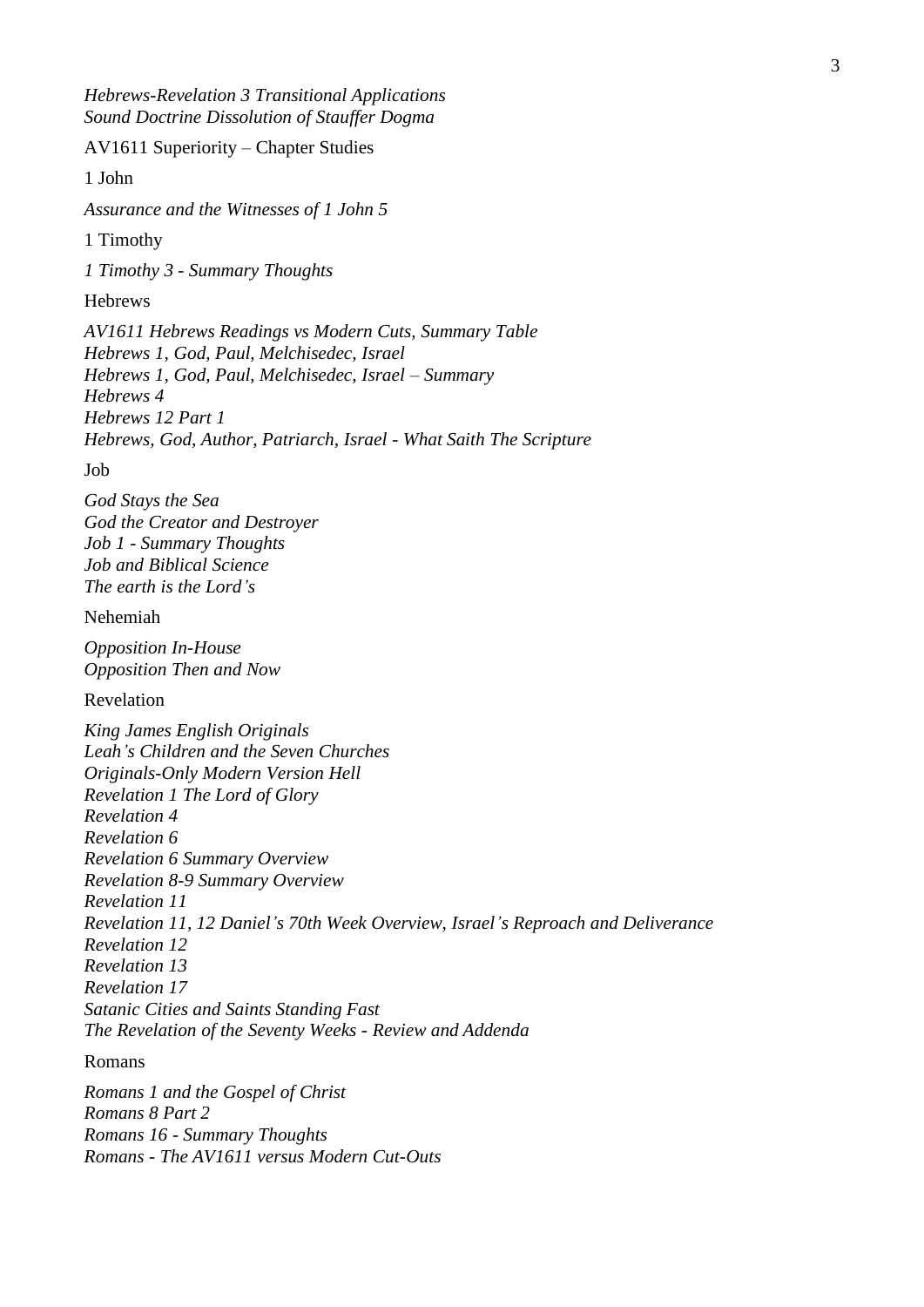AV1611 Superiority – Subject Studies AV1611 Revelation on Psalm 72, Luke 24 *AV1611 Revelation on Psalm 72, Luke 24 versus NIV Obscurity* Behold Your King *Behold, there came wise men John 19 – Behold Your King* Bible Dictionary *The Dictionary Inside The King James Bible Self-Interpreting* Britain *Bill of Rights, 1689 and Dr H. Grattan Guinness on Rome Britain and Brexit Facts to Remember on 5th November St George of Lydda The KJB, Britain, Islam We Said OK WW1 Remembrance Overview* Christian Belief *2 Timothy 2 - Word and Prayer* Dragons - What Saith The Scripture *Dragons - What Saith The Scripture* Easter *Christ our Passover Sacrifice* God's Palette for God's Will *God's Palette for God's Will* Inspiration and the Spirit *Inspiration and the Spirit* Israel *Appendices 1, 2 Israel Past Present Future - Facts, Heresies Israel - Past, Present, Future* John Harmar and the Spanish Bear Bible *John Harmar and the Spanish Bear Bible* John the Baptist *John the Baptist Matthew 11 #2 John the Baptist Matthew 21* Life Work Balance in Christ *Life Work Balance in Christ* Mark – The AV1611 versus Modern Cut-Outs *Mark – The AV1611 versus Modern Cut-Outs* Poison, DIY Versions and the Real World of the Lost *Poison, DIY Versions and the Real World of the Lost*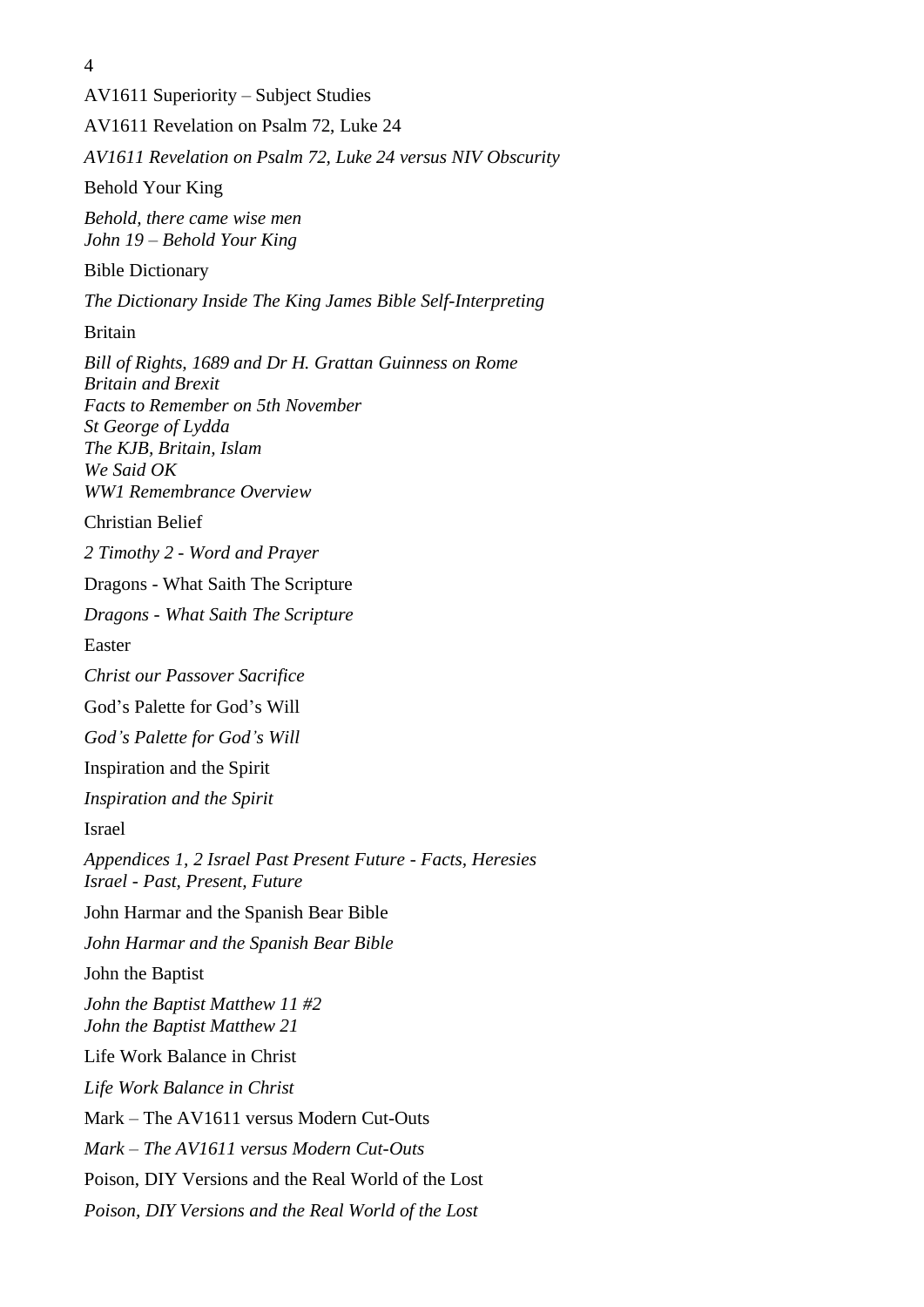Prayer Principles and Practice *Seven Principles for Answered Prayer* Stephen Langton – God's Man of the Hour *Stephen Langton – God's Man of the Hour* Testimony of Psalms *God's Excellent Name Psalm 107 Part 3* The Cry of Sodom *The 1611 Holy Bible versus sodomite Peter J Gomes The Cry of Sodom* The Deadly Dossier *The Deadly Dossier* The Fruit of the Spirit *Temperance The Fruit of the Spirit - Galatians 5* The Lord - Man of War *The Lord - Man of War* The Lord Stills the Storm *John 6 - The Lord Stills the Storm* Things Fundamentalists Don't Like *Things Fundamentalists Don't Like* Undermining or Open Cast Excavation *Problems With Christians in Church - FINAL AUTHORITY Undermining or Open Cast Excavation* Wondrous Works of God *A Christmas Meditation A Virtuous Woman Bible Believers Basics Climate Change (So Called) Cobbers Covid-19 and the Time of the End Doorstep Desolation Abomination End Times Horses, Horns, Carpenters, Chariots Faithful Sardis Saints Food Convenient God's East-West Direction for Blessing God's Words Unchanging and Improved Guisborough Bible Baptist Church Constitution Hell versus Hades Hyper Damnationalism Matthew 6 Disciples' Prayer Memory Verse Analyses My Testimony My word versus PCE Onlyism*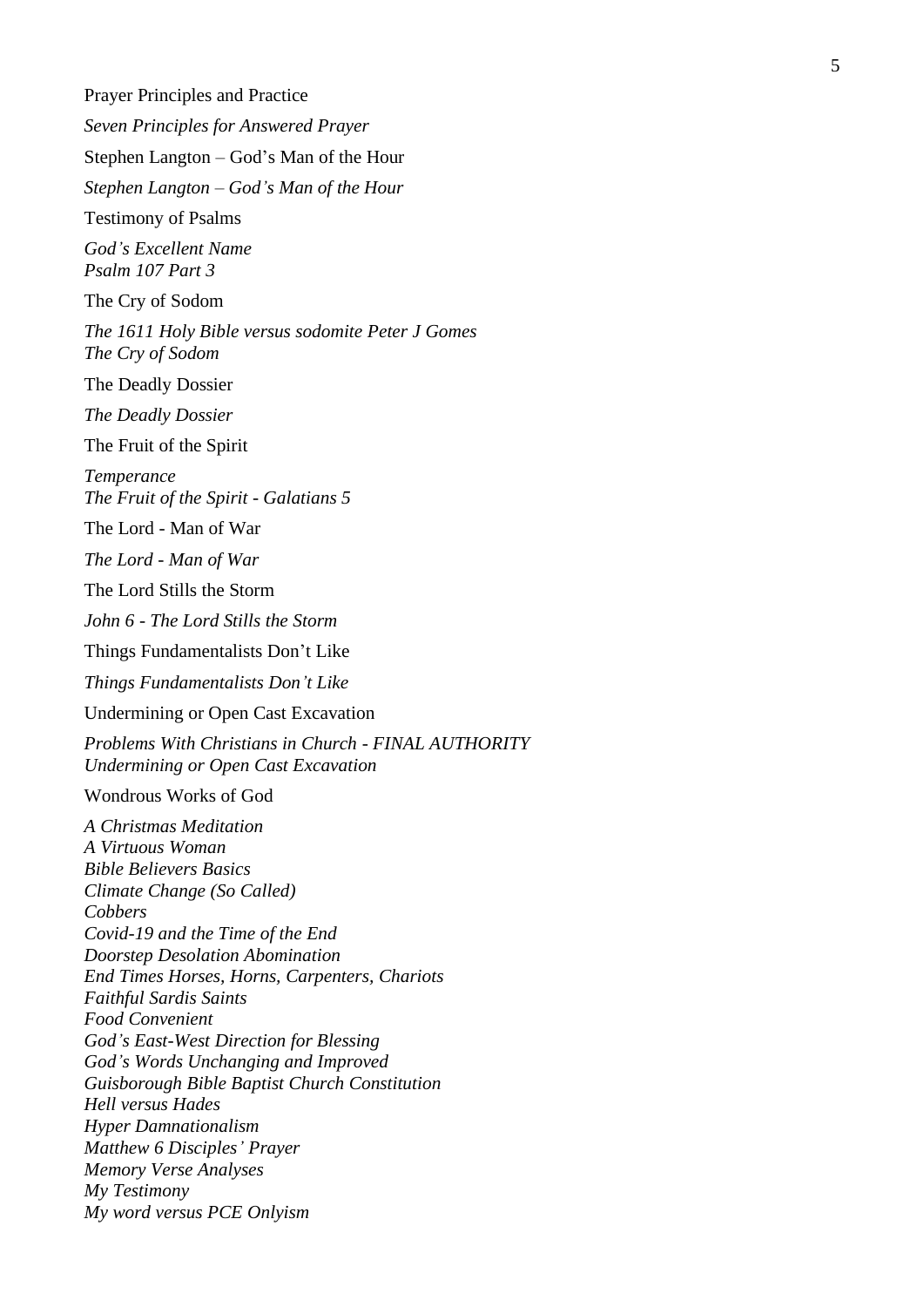*Mystery of Iniquity - Summary Overview Passover Pentecost Whitsun Typology Annotations Propitiation Racial Slurs and Dr F. J. A. Hort Reformation Heroes Reprobate Silver Reprobate Silver and Evil Fruit Scripture with Scripture The Ten Gospels - or Twelve Three Races and Peculiarity Wisdom on Scripture from Scripture*

AV1611 Tract Pack

*ALCOHOL AWARENESS BREAKING NEWS THE EMPTY TOMB! HANGING BY A THREAD! Have a WARY Merry Christmas St George of Lydda The AV1611 IS Perfect! The Royal Law Tracts Envelope*

*"What saith the scripture?" Romans 4:3, Galatians 4:30 "for them that feared the LORD, and that thought upon his name" Malachi 3:16.*

Summary scripture portfolio of that which **is profitable for doctrine, for reproof, for correction, for instruction in righteousness: That the man of God may be perfect, throughly furnished unto all good works** 2 Timothy 3:16-17

AV1611 Books

Non-Print Ready PDFs for Printed Works

*Axing The Judas Goat's Aberration* NYP *Sound Doctrine Dissolution of Stauffer Dogma* NYP

*Britain and Sodom and Egypt* EIP *Climate Change Covid-19 and the Time of the End Covid-19 and the Time of the End Addendum God's Words to Atheists* EIP *Israel - Past, Present, Future* NYP *Life Work Balance in Christ* NYP *Memory Verse Analyses* NYP *My Glittering Sword O Biblios - The Book* EIP *O Biblios - The Book – Overview* NYP *Scripture Lessons from War and Warriors* NYP *The Book of The Most High* EIP *The Deadly Dossier* EIP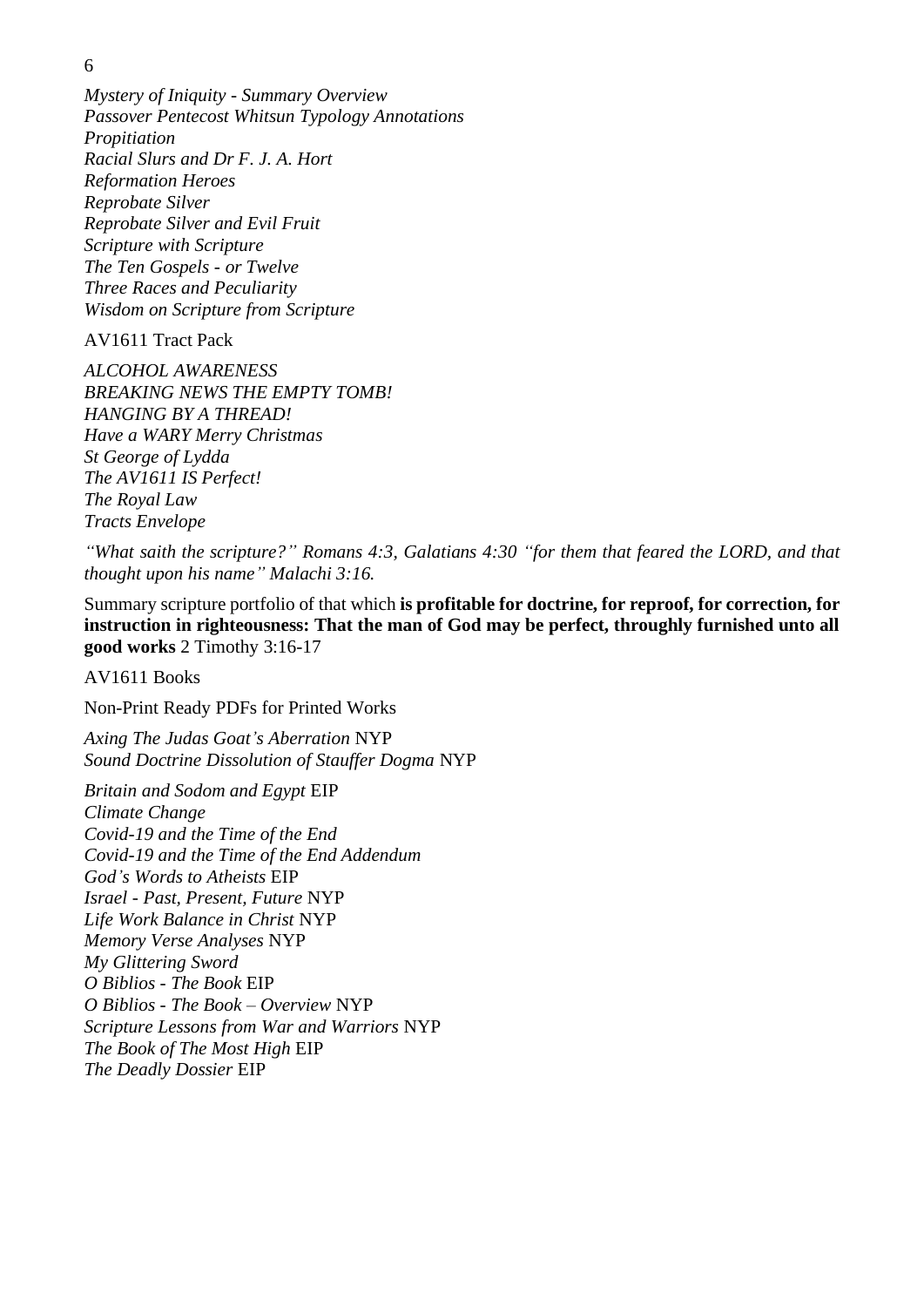#### **TfT Studies**

Studies under each heading are listed in order of insertion, separated according to Fully edited, EIP, Additional Studies Fully edited, EIP i.e. not included in **Drop Box Studies**. Follow the links on the Time for Truth site given in *bold italic*. The extant PDF links only in italics are listed unless additional identification is needed. Where different the equivalent Dropbox file name is given following the TfT file name.

#### *Why the KJV ONLY!*

Fully edited

*The Great Bible Robbery What is the Bible?* now *O Biblios - The Book – Overview The Pure Word of God* now *The KJB Heralded [AV1611 vs Rome's Post -1611 Attack](https://www.timefortruth.co.uk/content/pages/documents/1570393667.pdf)* and *[abridged version](https://www.timefortruth.co.uk/content/pages/documents/1570393667.pdf)* now *The KJB Hated Royal Law* now *The Royal Law [The KJB Story 1611-2011](https://www.timefortruth.co.uk/content/pages/documents/1431194066.pdf) Abridged* now *The KJB Hallowed [The KJB Story 1611-2011 Abridged Appendix](https://www.timefortruth.co.uk/content/pages/documents/1570393783.pdf)* now *The KJB 1611 to 2011+ Invulnerable in the Critics' Den [The purification of the Lord's word](https://www.timefortruth.co.uk/content/pages/documents/1589917500.pdf)* now *Purification of the Lord's Words [Seven purifications of the Textus Receptus](https://www.timefortruth.co.uk/content/pages/documents/1570393908.pdf)* now *Seven Purifications of the Textus Receptus [Seven Sevenfold Purifications of the words of the Lord](https://www.timefortruth.co.uk/content/pages/documents/1570393965.pdf)* now *Seven Sevenfold Purifications of The Words of the LORD [AV1611 Advanced Revelations](https://www.timefortruth.co.uk/content/pages/documents/1373739225.pdf) [King James Bible Supremacy](https://www.timefortruth.co.uk/content/pages/documents/1588275009.pdf) [The 1611 Holy Bible versus the Non-Extant Original](https://www.timefortruth.co.uk/content/pages/documents/1588275049.pdf) [The Deadly Dossier](https://www.timefortruth.co.uk/content/pages/documents/1582569914.pdf)  [The NIV Apostate -](https://www.timefortruth.co.uk/content/pages/documents/1570470532.pdf) Yes [The 1611 Holy Bible versus Corrupt Manuscript Ascension](https://www.timefortruth.co.uk/content/pages/documents/1589920514.pdf)*

EIP

*The Old Latin and Waldensian Bibles Presentational Perfection of The Words of the LORD ['O Biblios'](https://www.timefortruth.co.uk/content/pages/documents/1588274973.pdf) - The Book - [By Alan O'Reilly](https://www.timefortruth.co.uk/content/pages/documents/1588274973.pdf)* now *'O Biblios' – The Book Triple A - Authority, Archaisms, Anarchy Review - Just One Bible*

#### *Why the KJV ONLY!/James White, D. A. Waite, Dr DiVietro etc.*

Fully edited

*[James White's 7 Errors](https://www.timefortruth.co.uk/content/pages/documents/1581364753.pdf) – 'White lies' [against 7 passages of Scripture refuted in detail!](https://www.timefortruth.co.uk/content/pages/documents/1581364753.pdf)* now *White's 7 Errors [James White and the King James Only Controversy Summary Overview](https://www.timefortruth.co.uk/content/pages/documents/1588366464.pdf) [Seven aspects of 'in the Greek'](https://www.timefortruth.co.uk/content/pages/documents/1570644019.pdf)* now *Seven Aspects of 'in the Greek' [Yes, The King James Bible is Perfect](https://www.timefortruth.co.uk/content/pages/documents/1431868837.pdf)* now *Bible Article The Perfect KJB* Answers to the Wolf-Man *[Part 1](https://www.timefortruth.co.uk/content/pages/documents/1570644154.pdf)* and *[Part 2](https://www.timefortruth.co.uk/content/pages/documents/1570644202.pdf)* now *Grievous Wolf Questions* and *Grievous Wolf Bible Corrector Errors [AV1611 Collected Works](https://www.timefortruth.co.uk/content/pages/documents/1502220301.pdf) - Explanatory Note* now *AV1611 Collected Works of Alan O'Reilly*. See *Alan O'Reilly [Seven Stage Purification Process -](https://www.timefortruth.co.uk/content/pages/documents/1466694916.pdf) Oil Refinery* now *The words of the LORD, Seven Stage Purification Processes [Propitiation](https://www.timefortruth.co.uk/content/pages/documents/1431868782.pdf)*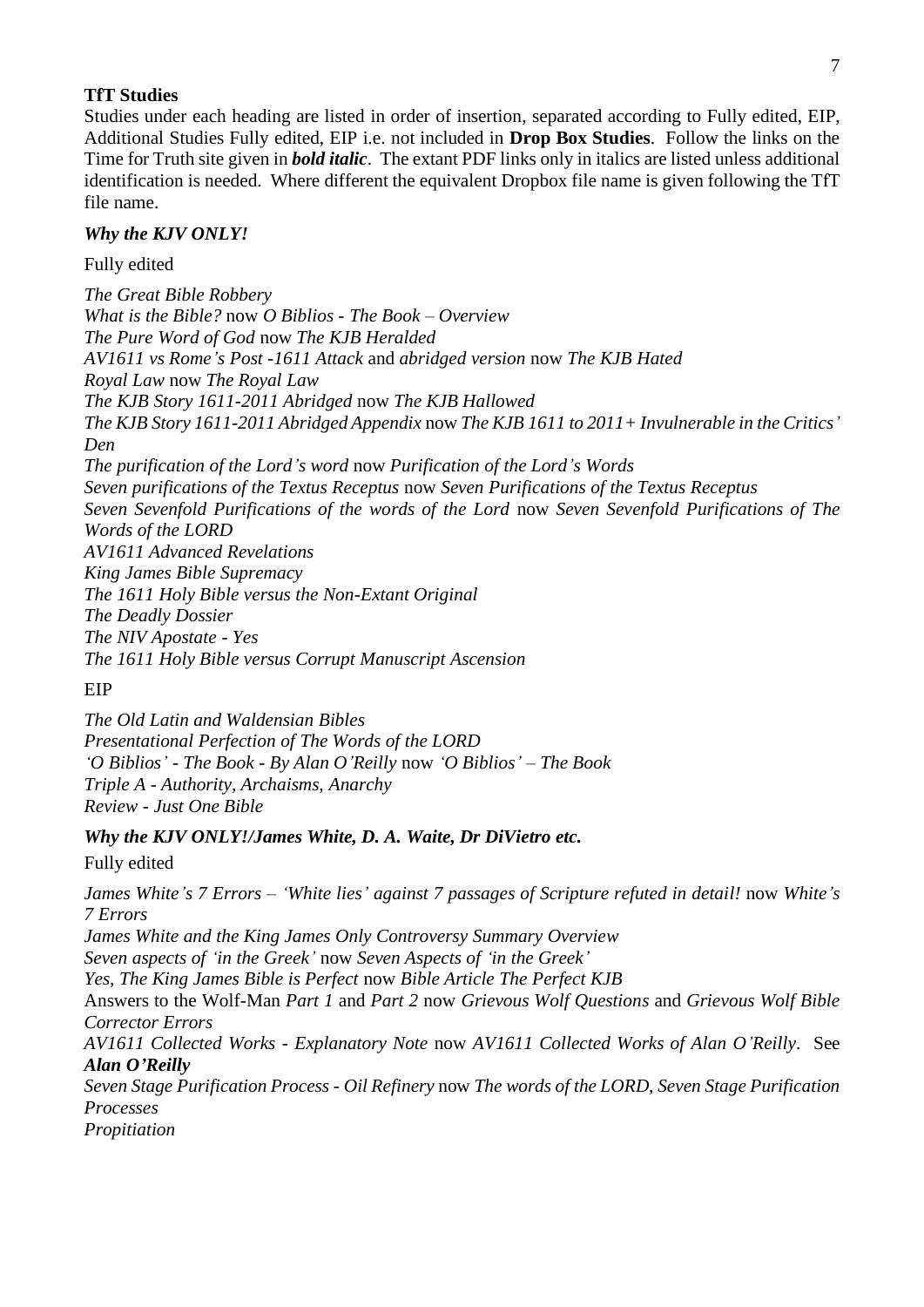8 EIP

*[KJO Review Full Text](https://www.timefortruth.co.uk/content/pages/documents/1581364853.pdf) – [White's fraudulent claims against the 1611 Holy Bible refuted in detail!](https://www.timefortruth.co.uk/content/pages/documents/1581364853.pdf)* now *KJO James White Review Full Text [The Incompetence of James White](https://www.timefortruth.co.uk/content/pages/documents/1396705848.pdf) D. A. Waite Response [Reply to DiVietro's attack on Gail Riplinger](https://www.timefortruth.co.uk/content/pages/documents/1570644312.pdf) - [Flotsam Flush](https://www.timefortruth.co.uk/content/pages/documents/1570644312.pdf)* now *K. DiVietro Response*

## *Why the KJV ONLY!/Selected Studies with Version Comparison*

Fully edited

*English Reformation to Last Days Apostasy – To and From the AV1611* now *English Reformation to Last Days Apostasy [New Testament Salvation vs New Version Damnation](https://www.timefortruth.co.uk/content/pages/documents/1309715192.pdf)* now *AV1611 Salvation versus NIV Damnation Verse Comparison [AV1611 vs NIV & Salvation vs Damnation](https://www.timefortruth.co.uk/content/pages/documents/1570560981.pdf)* now *AV1611 Salvation versus NIV Damnation [\(Abridged Version\)](https://www.timefortruth.co.uk/content/pages/documents/1570561023.pdf)* now *AV1611 Salvation versus NIV Damnation Abridged AV1611 Authority – Absolute The Book of the LORD The Lord a Man of War* now *The Lord - Man of War Wise men from the east* now *Behold, there came wise men John 6v15-21* now *John 6 - The Lord Stills the Storm John 19v14-22* now *John 19 – Behold Your King Matthew 11 AV1611 vs 1984 NIV* now *Matthew 11 AV1611 and Changing NIVs AV1611 Hebrews Readings vs Modern cuts* now *AV1611 Hebrews Readings vs Modern Cuts, Summary Table AV1611 vs Changing NIVs* now *AV1611 versus Changing NIVs The 1611 Holy Bible Pure versus Corrupt Manuscript Ascension 1611, 2011 AV1611 Precision and Modern Version Impurity The 1611 Holy Bible versus Vatican Versions for Disputed New Testament Verses AV1611 Revelation on Psalm 72, Luke 24 versus NIV Obscurity Long John and The Black Spot*

EIP

*I AM* now *I AM, Exodus 3, John 8, 6, 9, 10, 11, 14, 15, 18, Revelation 1*. See *Alan O'Reilly [God's Judgement, Grace and Mercy](https://www.timefortruth.co.uk/content/pages/documents/1451246116.pdf)* now *In Lamentations, Psalms, Ezekiel, Isaiah, Exodus, Joshua, Acts Studies in Proverbs* now *Fear of the Lord, Wisdom, The word of God, Trust and Truth*

The Lord - The Judge *[Study 1](https://www.timefortruth.co.uk/content/pages/documents/1448584586.pdf)* and *[2](https://www.timefortruth.co.uk/content/pages/documents/1448584579.pdf)* - Psalm 7 now *The Lord - The Judge - Detailed Study* and *The Lord - The Judge*

*The Fall* – Genesis 3 now *The Fall – Genesis 3*

*[God's Questions](https://www.timefortruth.co.uk/content/pages/documents/1570561137.pdf)* now *Studies in Job 1, 2, Isaiah 40, 1 Kings 19, Jonah 4* and *1 Kings 19 and Elijah First Advent* – Matthew 2v1-12 now *The First Advent - Matthew 2*

*[Revelation 17v14 &](https://www.timefortruth.co.uk/content/pages/documents/1511819413.pdf) 19v11-16* now *Revelation 17, 19 - King of kings and Lord of lords*

*Psalm 2* now *Psalm 2 - The Lord is King*

*The Lord's Coming Reign* now *Psalm 8 - The Lord's Coming Reign*

Additional Studies EIP

*Variant Readings in Exodus 15 [Version Comparison](https://www.timefortruth.co.uk/content/pages/documents/1309716472.pdf) -* Psalm 7v1-17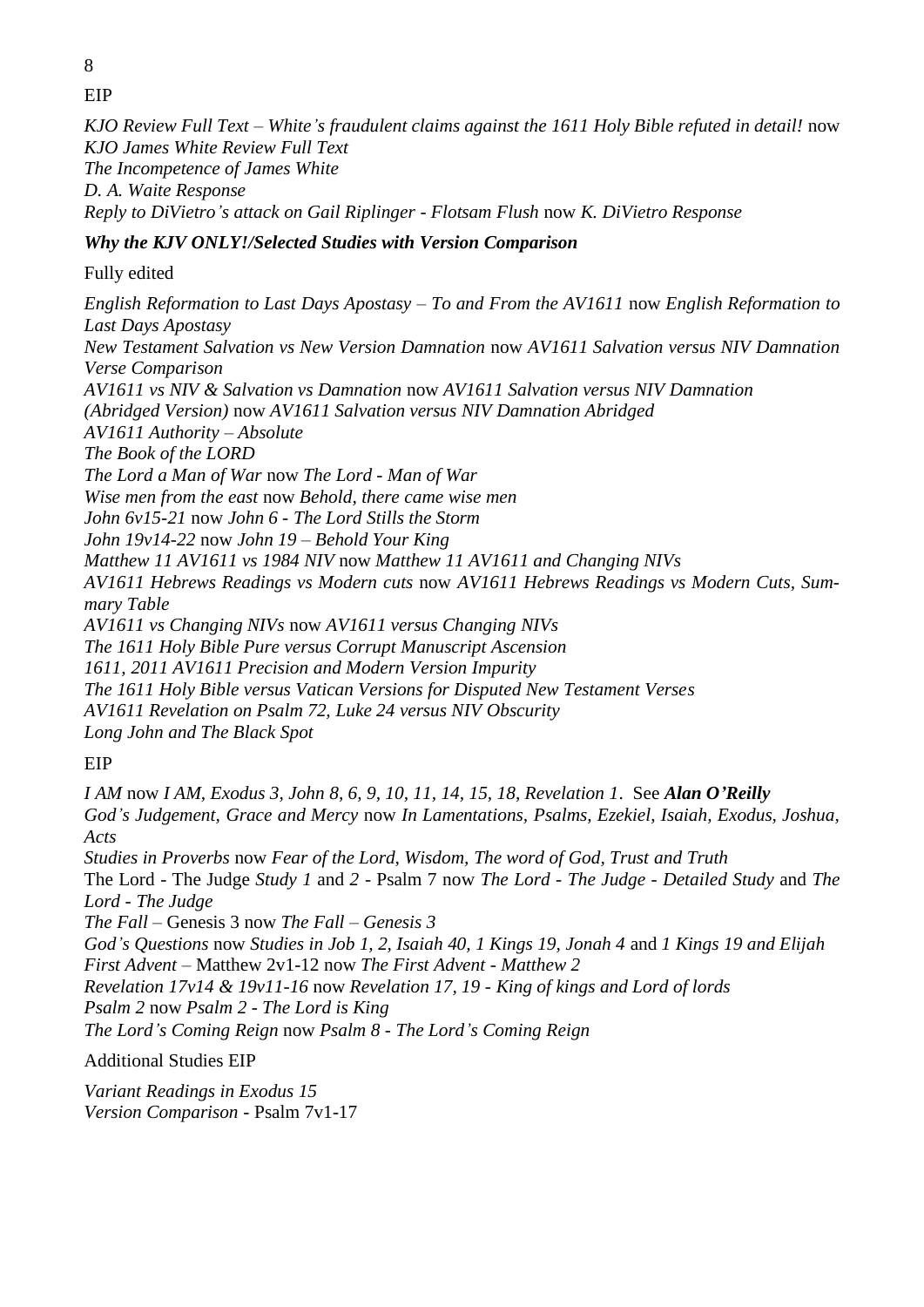#### *Why the KJV ONLY!/Emails from Bible 'correctors'*

Fully edited

*[Pete Amue the Bible Corrector Part 1](https://www.timefortruth.co.uk/content/pages/documents/1431277197.pdf)* now *NKJV Criticisms 01 [Pete Amue the Bible Corrector Part 2](https://www.timefortruth.co.uk/content/pages/documents/1570729308.pdf)* now *NKJV Criticisms 02 [Acts 8v37](https://www.timefortruth.co.uk/content/pages/documents/1568915444.pdf) - [Why this SHOULD be in the Bible!](https://www.timefortruth.co.uk/content/pages/documents/1568915444.pdf) Preservation of Holy Scripture* now *Preservation of Holy Scripture - Critical versus Traditional Views*. See *Alan O'Reilly [The AV1611 Holy Bible and Churchillian Declaration to Unrighteous Men](https://www.timefortruth.co.uk/content/pages/documents/1424996970.pdf) [Correcting the Greek with the King James English](https://www.timefortruth.co.uk/content/pages/documents/1449058349.pdf) Modern Christian FARCE-damentalism The 1611 Holy Bible Cleanses Fundamental Evangelical Modern Version Falsehood [The Superiority of the 1611 Holy Bible over the Greek and the Original](https://www.timefortruth.co.uk/content/pages/documents/1568915536.pdf)* now *[The Superiority of the](https://www.timefortruth.co.uk/content/pages/documents/1568915536.pdf)  [1611 Holy Bible over the Greek and the Originals](https://www.timefortruth.co.uk/content/pages/documents/1568915536.pdf) The 1611 Bible versus OT Hebrew Editions*

EIP

*Twist and Curl - [Your Fiendly Neighbourhood Bible Correctors](https://www.timefortruth.co.uk/content/pages/documents/1570729182.pdf) [The 1611 Holy Bible versus Malcolm Bowden](https://www.timefortruth.co.uk/content/pages/documents/1570729370.pdf)  [The 1611 Holy Bible versus Bible Critic Rick Norris](https://www.timefortruth.co.uk/content/pages/documents/1570729453.pdf) [The 1611 Holy Bible versus Bible Critic Rick Norris 2](https://www.timefortruth.co.uk/content/pages/documents/1570729523.pdf)  [The 1611 Holy Bible versus Bible Critic Rick Norris 3](https://www.timefortruth.co.uk/content/pages/documents/1570729578.pdf) [The 1611 Holy Bible versus Bible Critic Fred Butler](https://www.timefortruth.co.uk/content/pages/documents/1570975201.pdf) [The 1611 Holy Bible versus Robert A. Joyner](https://www.timefortruth.co.uk/content/pages/documents/1570975278.pdf) [The 1611 Holy Bible versus Lying Jacob Prasch](https://www.timefortruth.co.uk/content/pages/documents/1570975344.pdf) [The 1611 Holy Bible versus Bible Critic Jacob Prasch](https://www.timefortruth.co.uk/content/pages/documents/1570975445.pdf) [The 1611 Holy Bible versus lying Satanic Jacob Prasch -](https://www.timefortruth.co.uk/content/pages/documents/1570975621.pdf) Prequel [The 1611 Holy Bible versus Papal Puppet Paul Peters](https://www.timefortruth.co.uk/content/pages/documents/1570975719.pdf) [The 1611 Holy Bible versus Corrupt Hebrew Readings](https://www.timefortruth.co.uk/content/pages/documents/1570975897.pdf) [The AV1611 Holy Bible versus three unclean spirits](https://www.timefortruth.co.uk/content/pages/documents/1570986519.pdf) - Revelation 16 [The AV1611 Holy Bible versus Bible Corrupter Edwin Palmer](https://www.timefortruth.co.uk/content/pages/documents/1570986590.pdf) [The AV1611 Holy Bible versus Dodgy Duke and Smarty Marty](https://www.timefortruth.co.uk/content/pages/documents/1429983698.pdf) [The AV1611 Holy Bible verses Charles Haddon Spurgeon](https://www.timefortruth.co.uk/content/pages/documents/1570986697.pdf) [Unstable wresters of Scripture](https://www.timefortruth.co.uk/content/pages/documents/1355876781.pdf) [Laodicean Lenny is a Christian anarchist wise in his own conceit](https://www.timefortruth.co.uk/content/pages/documents/1570986765.pdf) [The 1611 Holy Bible versus R. L. Grima Wormtongue Hymers](https://www.timefortruth.co.uk/content/pages/documents/1516319404.pdf) [AV1611 Edition Differences -](https://www.timefortruth.co.uk/content/pages/documents/1570986915.pdf) Beloved of Subversives*

#### *Alan O'Reilly*

Fully edited

*AV1611 Collected Works of Alan O'Reilly New and Edited Drop Box and TfT Studies*

*My Testimony* John the Baptist - *Study 6* now *John the Baptist Matthew 11 #2* John the Baptist - *Study 7* now *John the Baptist Matthew 21 John Wycliffe - Friend of Israel* now *John Wycliffe Friend of Israel Behold, there came wise men God's East-West Direction for Blessing Israel - [Past, Present, Future](https://www.timefortruth.co.uk/content/pages/documents/1375649688.pdf) (*& *[Contents Page\)](https://www.timefortruth.co.uk/content/pages/documents/1338123931.pdf)* now *Israel - Past, Present, Future* contents included *[Appendices 1 &](https://www.timefortruth.co.uk/content/pages/documents/1375649868.pdf)* 2 now *Appendices 1, 2 Israel Past Present Future - Facts, Heresies Job 1* - Summary Thoughts now *Job 1 - Summary Thoughts* Psalm 107 *Part 3* now *Psalm 107 Part 3*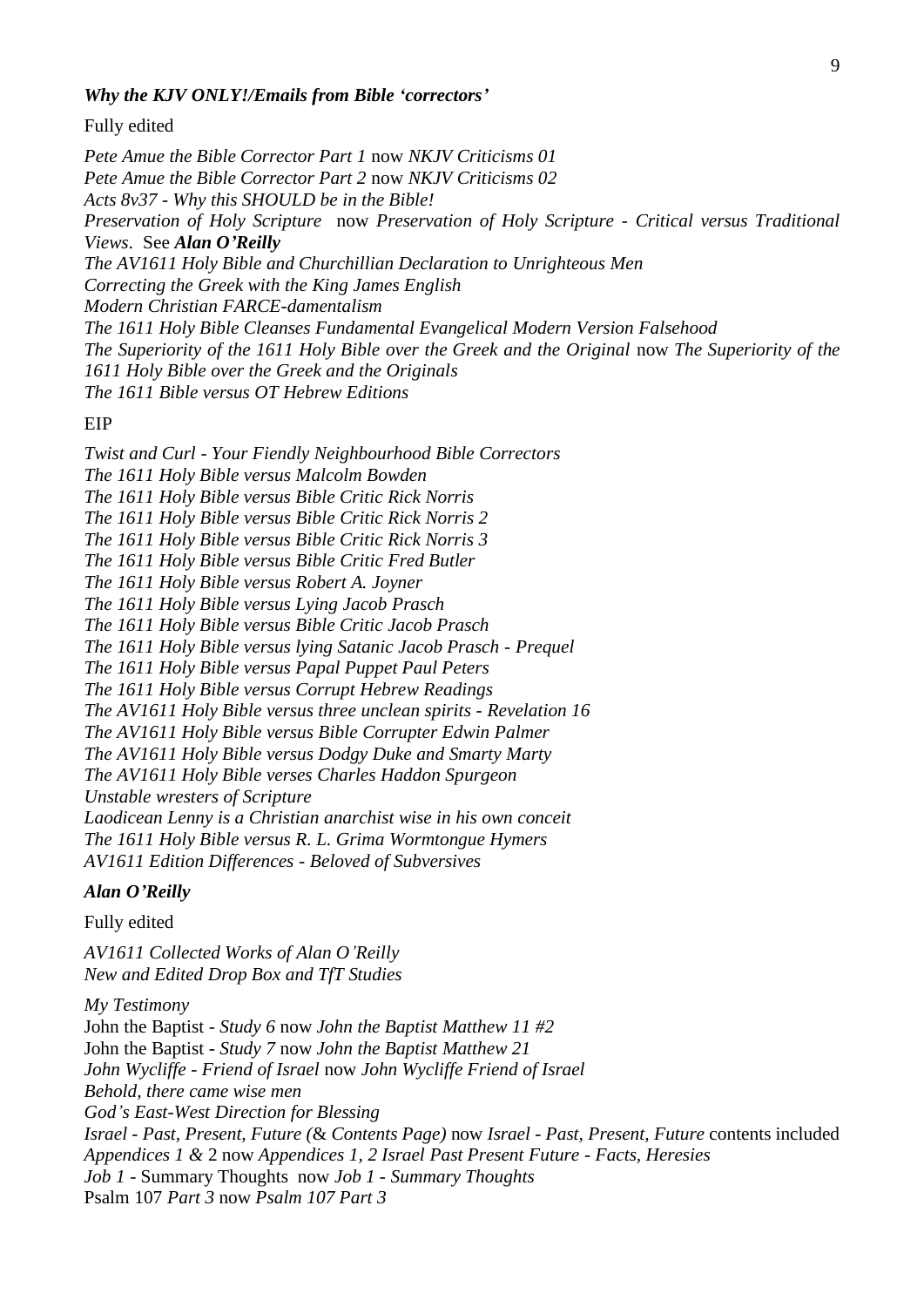*Matthew 6* - Disciples' Prayer now *Matthew 6 Disciples' Prayer [Mark](https://www.timefortruth.co.uk/content/pages/documents/1587581147.pdf) - [The AV1611 versus Modern Cut-Outs](https://www.timefortruth.co.uk/content/pages/documents/1587581147.pdf) Romans 1 and the Gospel of Christ*, *Romans 8 Part 2*, *Romans 16 - Summary Thoughts Romans - The AV1611 versus Modern Cut-Outs 1 Timothy 3* now *1 Timothy 3 - Summary Thoughts 2 Timothy 2* now *2 Timothy 2 - Word and Prayer [Hebrews, God, Author, Patriarch, Israel](https://www.timefortruth.co.uk/content/pages/documents/1370473144.pdf)* now *Hebrews, God, Author, Patriarch, Israel - What Saith The Scripture [Hebrews 1 Study, God, Paul, Melchisedec, Israel](https://www.timefortruth.co.uk/content/pages/documents/1369002023.pdf) [Hebrews 1 Study, God, Paul, Melchisedec, Israel -](https://www.timefortruth.co.uk/content/pages/documents/1367687594.pdf) Summary Hebrews ch 4* now *Hebrews 4*, *Hebrews ch 12 Part 1* now *Hebrews 12 Part 1 [I John 4,](https://www.timefortruth.co.uk/content/pages/documents/1571082789.pdf) 5, 1 John 4, [5 Summary notes](https://www.timefortruth.co.uk/content/pages/documents/1588452854.pdf)* now *Christ is Come in the Flesh, Heavenly and Earthly Witnesses, 1 John 4, 5 Summary Notes Assurance and the Witnesses of 1 John 5 Revelation 1* now *Revelation 1 The Lord of Glory*, *Revelation 4*, *Revelation 6*, *Revelation 11 Revelation 12*, *Revelation 13*, *Revelation 17 Pocket Testament WW1 The KJB, Britain* and *Islam* now *The KJB, Britain, Islam The Cry of Sodom God's Excellent Name Climate Change (So Called) Temperance and 'Self Control'* now *Temperance Ahaziah's Age, 22 AND 42 God's Standard Full Article* now *God's Standard The Godhead Revival* now *Revival - A Seven-Point Plan The Sovereign Power of Darkness Key Biblical Issues* now *Key Biblical Issues – An Overview Dragons* now *Dragons - What Saith The Scripture God stays the Sea* now *God Stays the Sea The Greek vs the Scripture* now *The Greek versus the Scripture Thoughts for Today Doorstep desolation abomination* now *Doorstep Desolation Abomination Covid-19 and the time of the end* now *Covid-19 and the Time of the End* Poole 2015 1. *[O Biblios Overview](https://www.timefortruth.co.uk/content/pages/documents/1571249273.pdf)* - March 27th now *The KJB Heralded* 2. *[KJB Story](https://www.timefortruth.co.uk/content/pages/documents/1428161935.pdf)* - March 28th now *The KJB Hallowed* 3. *[AV1611 vs Rome](https://www.timefortruth.co.uk/content/pages/documents/1571249323.pdf)* - March 29th now *The KJB Hated [John Harmar and the Reina-Valera Spanish Bear Bible](https://www.timefortruth.co.uk/content/pages/documents/1561488664.pdf)* now *John Harmar and the Spanish Bear Bible The AV 1611 Holy Bible versus sodomite Peter J Gomes* now *The 1611 Holy Bible versus sodomite Peter J Gomes Inspiration and the Spirit Archbishop Stephen Langton* now *Stephen Langton – God's Man of the Hour Things Fundamentalists Don't Like The Ten Gospels - or Twelve The Fruit of the Spirit* now *The Fruit of the Spirit - Galatians 5 The 1611 Holy Bible versus Christmas Cut-Ups Scripture Lessons from Serving Men and Women* now *Scripture Lessons from War and Warriors* BOOK TEXT *Poison, DIY Versions and the Real World of the Lost Undermining or Open Cast Excavation The AV1611 versus NKJV Deception - Case Study Bible Believers Basics*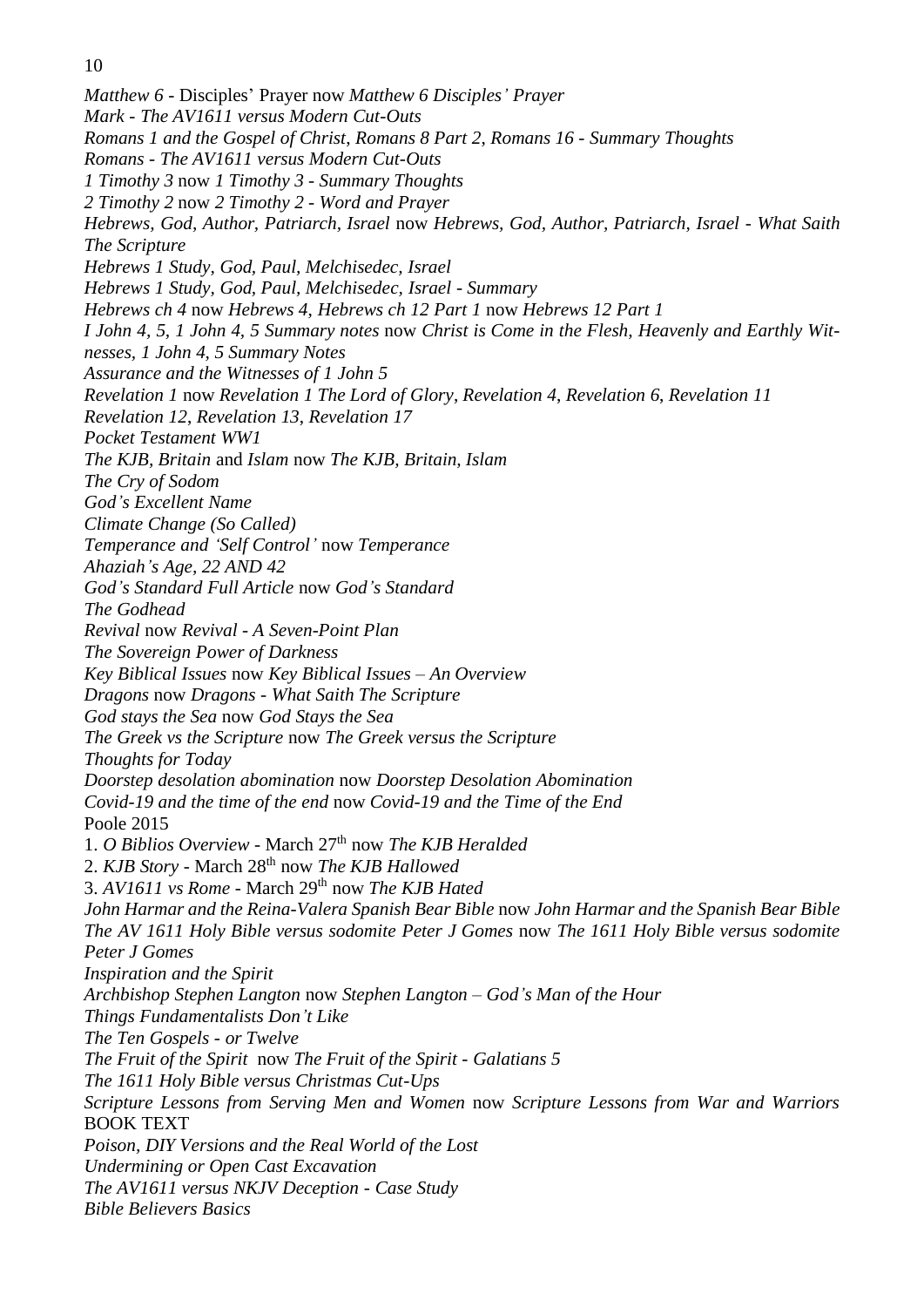*God's Palette for God's Will Food Convenient The Old Man of Scripture - and Radio Stoke! Wisdom on Scripture from Scripture End Times Horses, Horns, Carpenters, Chariots Britain and Brexit Christ our Passover Sacrifice A Virtuous Woman Memory Verse Analyses A Christmas Meditation St George of Lydda Faithful Sardis Saints Reformation Heroes Guisborough Bible Baptist Church Constitution The Revelation of the Seventy Weeks - Review and Addenda Mystery of Iniquity* now *Mystery of Iniquity - Summary Overview Scripture with Scripture Cobbers The Dictionary Inside The King James Bible - Self-Interpreting* now *The Dictionary Inside The King James Bible Self-Interpreting My word versus PCE Onlyism Satanic Cities and Saints Standing Fast Dr Douglas Stauffer Wrongly Dividing The Word of Truth Hebrews-Revelation 3 Transitional Applications Dr Douglas Stauffer Wresting The Scripture of Truth Problems With Christians in Church* now *Problems With Christians in Church - FINAL AUTHORITY Originals-Only Modern Version Hell Preservation of Holy Scripture - Critical versus Traditional Views*

#### EIP

*[Exodus 3](https://www.timefortruth.co.uk/content/pages/documents/1448040879.pdf)* now *I AM*, *Exodus 3*, *John 8*, *6*, *9*, *10*, *11*, *14*, *15*, *18*, *Revelation 1 [Exodus 20](https://www.timefortruth.co.uk/content/pages/documents/1487534496.pdf) - The Ten Commandments* now *[Exodus 20](https://www.timefortruth.co.uk/content/pages/documents/1487534496.pdf) [T](https://www.timefortruth.co.uk/content/pages/documents/1570993704.pdf)he Ten Commandments Exodus 20*, *[Deuteronomy 5](https://www.timefortruth.co.uk/content/pages/documents/1375635917.pdf) - Deliverance from Bondage [Exodus 31](https://www.timefortruth.co.uk/content/pages/documents/1417886478.pdf) - Filled with the Spirit [Nehemiah 1](https://www.timefortruth.co.uk/content/pages/documents/1447018255.pdf)*, *[2](https://www.timefortruth.co.uk/content/pages/documents/1447018269.pdf)*, *[3 part 1](https://www.timefortruth.co.uk/content/pages/documents/1447018275.pdf)*, *[3 part 2](https://www.timefortruth.co.uk/content/pages/documents/1447018281.pdf)*, *[4 part 1](https://www.timefortruth.co.uk/content/pages/documents/1447018287.pdf)*, *[4 part 2](https://www.timefortruth.co.uk/content/pages/documents/1447018292.pdf)*, *[5](https://www.timefortruth.co.uk/content/pages/documents/1447535690.pdf)*, *[6](https://www.timefortruth.co.uk/content/pages/documents/1447535707.pdf)*, *[7](https://www.timefortruth.co.uk/content/pages/documents/1447535714.pdf)*, *[8](https://www.timefortruth.co.uk/content/pages/documents/1447535719.pdf)*, *[9](https://www.timefortruth.co.uk/content/pages/documents/1447535723.pdf)*, *[10](https://www.timefortruth.co.uk/content/pages/documents/1447536836.pdf)*, *[11](https://www.timefortruth.co.uk/content/pages/documents/1447536840.pdf)*, *[12](https://www.timefortruth.co.uk/content/pages/documents/1447536844.pdf) and [13](https://www.timefortruth.co.uk/content/pages/documents/1447536933.pdf) [Job 1](https://www.timefortruth.co.uk/content/pages/documents/1445722974.pdf)*[,](https://www.timefortruth.co.uk/content/pages/documents/1396705501.pdf) *[Job 2](https://www.timefortruth.co.uk/content/pages/documents/1445722984.pdf)*, *[Job 3](https://www.timefortruth.co.uk/content/pages/documents/1397158083.pdf)*, *[Job 4](https://www.timefortruth.co.uk/content/pages/documents/1397428517.pdf)*, *5*, *[Job 6](https://www.timefortruth.co.uk/content/pages/documents/1399652199.pdf)*, *7*, *[Job 8](https://www.timefortruth.co.uk/content/pages/documents/1399723690.pdf)*, *[Job 9](https://www.timefortruth.co.uk/content/pages/documents/1401548719.pdf)*, *10*, *[Job 11](https://www.timefortruth.co.uk/content/pages/documents/1401548751.pdf)*, *[Job 12-14](https://www.timefortruth.co.uk/content/pages/documents/1402227092.pdf)*, *[Job 15 Summary Job 16-](https://www.timefortruth.co.uk/content/pages/documents/1409440795.pdf) [17](https://www.timefortruth.co.uk/content/pages/documents/1409440795.pdf)*, *[Job 18](https://www.timefortruth.co.uk/content/pages/documents/1410331847.pdf)*, *[Job 19](https://www.timefortruth.co.uk/content/pages/documents/1410332182.pdf)*, *[Job 20](https://www.timefortruth.co.uk/content/pages/documents/1411848046.pdf)*, *[Job 21](https://www.timefortruth.co.uk/content/pages/documents/1411848137.pdf)*, *[Job 22](https://www.timefortruth.co.uk/content/pages/documents/1412898295.pdf)*, *[Job 23](https://www.timefortruth.co.uk/content/pages/documents/1413640089.pdf)*, *24*, *[Job](https://www.timefortruth.co.uk/content/pages/documents/1414537983.pdf) 25*, *[Job 26-28](https://www.timefortruth.co.uk/content/pages/documents/1456068895.pdf)*, *[Job](https://www.timefortruth.co.uk/content/pages/documents/1415923534.pdf) [29-31](https://www.timefortruth.co.uk/content/pages/documents/1416961719.pdf)*, *Job 32-3[4](https://www.timefortruth.co.uk/content/pages/documents/1421499789.pdf)*, *[Job](https://www.timefortruth.co.uk/content/pages/documents/1422695477.pdf)  [35-37](https://www.timefortruth.co.uk/content/pages/documents/1422695477.pdf)*, *[Job 38](https://www.timefortruth.co.uk/content/pages/documents/1424624790.pdf)*, *Job 38v8*, *12*, *[14-15 Version Comparison](https://www.timefortruth.co.uk/content/pages/documents/1309716622.pdf)*, *[Job 38-39](https://www.timefortruth.co.uk/content/pages/documents/1424203898.pdf)*, *[East Wind](https://www.timefortruth.co.uk/content/pages/documents/1459606105.pdf) - Job 38-39*, *[Job 40-](https://www.timefortruth.co.uk/content/pages/documents/1424543170.pdf) [41](https://www.timefortruth.co.uk/content/pages/documents/1424543170.pdf) [Job 42](https://www.timefortruth.co.uk/content/pages/documents/1424543035.pdf) [Psalm 19](https://www.timefortruth.co.uk/content/pages/documents/1511816989.pdf)* now *Psalm 19 The Law of the LORD [Psalm 31](https://www.timefortruth.co.uk/content/pages/documents/1438029818.pdf)* now *Psalm 31 - God the Rock [Psalm 66](https://www.timefortruth.co.uk/content/pages/documents/1484521112.pdf)* now *Psalm 66 Thou Hearest Prayer* Psalm 107 *- [Part 1](https://www.timefortruth.co.uk/content/pages/documents/1469906158.pdf)*, *[Part 2](https://www.timefortruth.co.uk/content/pages/documents/1469906164.pdf)*, *[Part 4](https://www.timefortruth.co.uk/content/pages/documents/1469906173.pdf)*, *[Part 5](https://www.timefortruth.co.uk/content/pages/documents/1469906178.pdf)* now *Psalm 107 [Part 1](https://www.timefortruth.co.uk/content/pages/documents/1469906158.pdf)*, *[Part 2](https://www.timefortruth.co.uk/content/pages/documents/1469906164.pdf)*, *[Part 4](https://www.timefortruth.co.uk/content/pages/documents/1469906173.pdf)*, *[Part 5](https://www.timefortruth.co.uk/content/pages/documents/1469906178.pdf) [Psalms 133](https://www.timefortruth.co.uk/content/pages/documents/1392756032.pdf)* now *Psalm 133 - Unity of the King's Subjects [Haggai 1](https://www.timefortruth.co.uk/content/pages/documents/1353868294.pdf)*, *[Haggai 2 Part 1](https://www.timefortruth.co.uk/content/pages/documents/1570993795.pdf)*, *[Haggai 2 Part 2](https://www.timefortruth.co.uk/content/pages/documents/1355006001.pdf)*, *[Haggai 2 Part 3](https://www.timefortruth.co.uk/content/pages/documents/1355271107.pdf) [Matthew 5](https://www.timefortruth.co.uk/content/pages/documents/1486858587.pdf)* now *Matthew 5 The Blessed of the LORD [Matthew 17](https://www.timefortruth.co.uk/content/pages/documents/1408298801.pdf)* now *Matthew 17 - Paying Tribute [Matthew 21](https://www.timefortruth.co.uk/content/pages/documents/1407961259.pdf)* now *Matthew 21 - The Father's Vineyard [Matthew 25](https://www.timefortruth.co.uk/content/pages/documents/1445286309.pdf)* now *Matthew 25 - Judgement of the Nations [John 1](https://www.timefortruth.co.uk/content/pages/documents/1402781219.pdf)* now *John 1 - The Lamb of God [John 3v1-18](https://www.timefortruth.co.uk/content/pages/documents/1445722925.pdf)* now *John 3 - Jesus and Nicodemus [John 10](https://www.timefortruth.co.uk/content/pages/documents/1445722884.pdf)* now *John 10 - Assurance of Salvation [John 18](https://www.timefortruth.co.uk/content/pages/documents/1404004557.pdf)* now *John 18 - The Arrest of Jesus*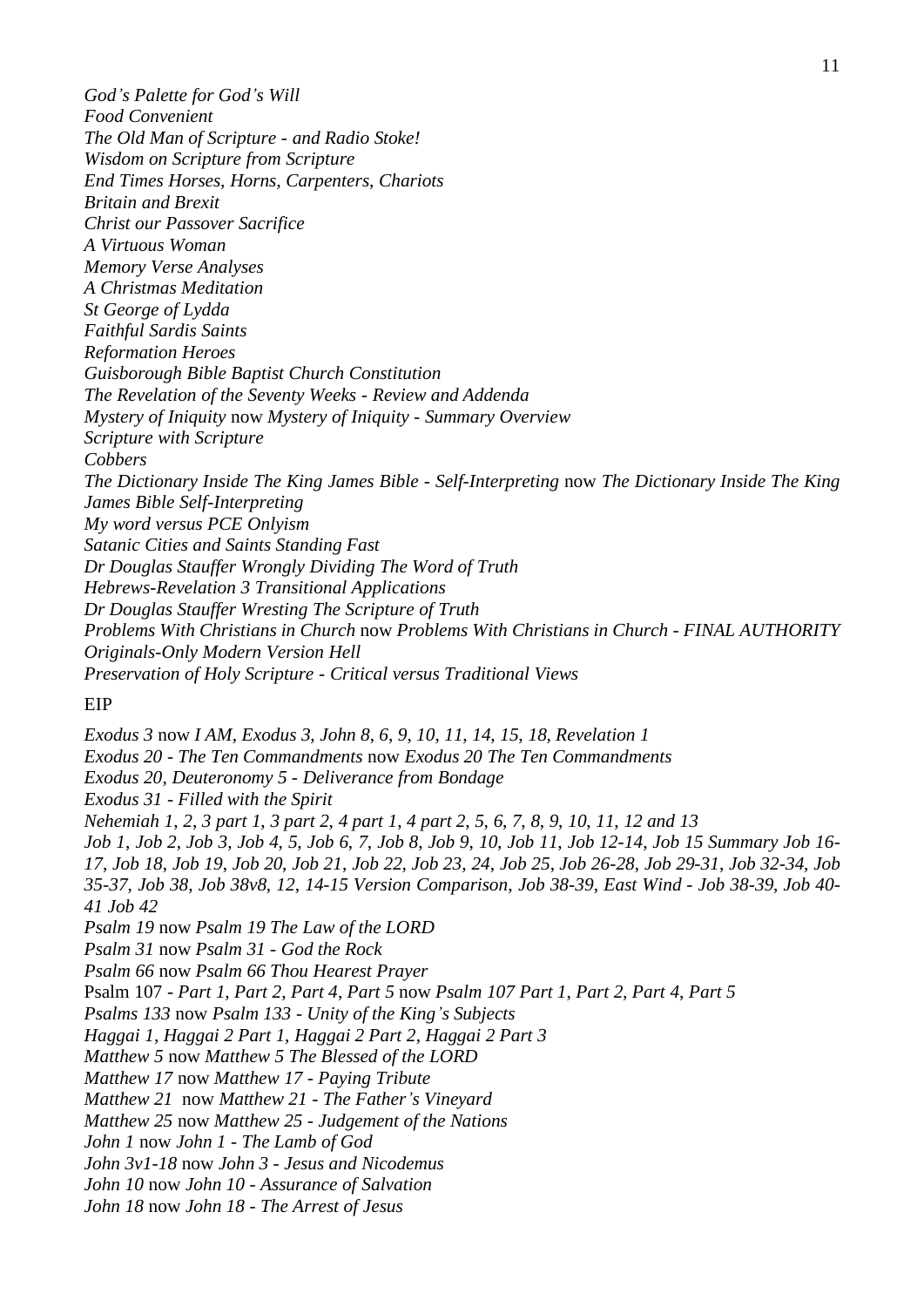*[Acts 2](https://www.timefortruth.co.uk/content/pages/documents/1445286342.pdf)*, *5* now *Acts 2*, *5 - Church Membership [Acts 9](https://www.timefortruth.co.uk/content/pages/documents/1570993915.pdf)* now *Acts 9 – Baptism [Acts 22](https://www.timefortruth.co.uk/content/pages/documents/1374957335.pdf)* now *Acts 22 - The Conversion of Saul [Romans 1 Part 1](https://www.timefortruth.co.uk/content/pages/documents/1432403224.pdf)*, *[Romans 1 Part 2](https://www.timefortruth.co.uk/content/pages/documents/1431806929.pdf)*, *[Romans 2 Part 1](https://www.timefortruth.co.uk/content/pages/documents/1432403259.pdf)*, *[Romans 2 Part 2](https://www.timefortruth.co.uk/content/pages/documents/1432755305.pdf) [Romans 3 Part 1](https://www.timefortruth.co.uk/content/pages/documents/1571082048.pdf)*, *[Romans 3 Part 2](https://www.timefortruth.co.uk/content/pages/documents/1433974901.pdf)*, *[Romans 4](https://www.timefortruth.co.uk/content/pages/documents/1434826965.pdf) [Romans 5 Part 1](https://www.timefortruth.co.uk/content/pages/documents/1435439797.pdf)*, *[Romans 5 Part 2](https://www.timefortruth.co.uk/content/pages/documents/1436723459.pdf)*, *[Romans 6 Part 1](https://www.timefortruth.co.uk/content/pages/documents/1438029270.pdf)*, *[Romans 6 Part 2](https://www.timefortruth.co.uk/content/pages/documents/1439041026.pdf) [Romans 7 Part 1](https://www.timefortruth.co.uk/content/pages/documents/1452459398.pdf)*, *[Romans 7 Part 2](https://www.timefortruth.co.uk/content/pages/documents/1440964419.pdf)*, *[Romans 8 Part 1](https://www.timefortruth.co.uk/content/pages/documents/1442957862.pdf)*, *[Romans 8 Part 3](https://www.timefortruth.co.uk/content/pages/documents/1457137530.pdf) [Romans 9 Part 1](https://www.timefortruth.co.uk/content/pages/documents/1444474515.pdf)*, *[Romans 9 Part 2](https://www.timefortruth.co.uk/content/pages/documents/1444474545.pdf)*, *[Romans 10](https://www.timefortruth.co.uk/content/pages/documents/1445191895.pdf) [Romans 11 Part 1](https://www.timefortruth.co.uk/content/pages/documents/1450225342.pdf)*, *[Romans 11 Part 2](https://www.timefortruth.co.uk/content/pages/documents/1450225347.pdf)*, *[Romans 1-11](https://www.timefortruth.co.uk/content/pages/documents/1571082134.pdf) - [Summary Thoughts](https://www.timefortruth.co.uk/content/pages/documents/1571082134.pdf) [Romans 12 Part 1](https://www.timefortruth.co.uk/content/pages/documents/1450225692.pdf)*, *[Romans 12 Part 2](https://www.timefortruth.co.uk/content/pages/documents/1450225700.pdf)*, *[Romans 12 Part 3](https://www.timefortruth.co.uk/content/pages/documents/1571082221.pdf)*, *[Romans 12](https://www.timefortruth.co.uk/content/pages/documents/1450225857.pdf) - Summary Thoughts [Romans 13](https://www.timefortruth.co.uk/content/pages/documents/1452624444.pdf)*, *[Romans 13](https://www.timefortruth.co.uk/content/pages/documents/1452459258.pdf) - Summary Thoughts [Romans 14 Part 1](https://www.timefortruth.co.uk/content/pages/documents/1571082264.pdf)*, *[Romans 14 Part 2](https://www.timefortruth.co.uk/content/pages/documents/1454168892.pdf)*, *[Romans 14](https://www.timefortruth.co.uk/content/pages/documents/1450462212.pdf) - Summary Thoughts [Romans 15 Part 1](https://www.timefortruth.co.uk/content/pages/documents/1458072684.pdf)*, *[Romans 15 Part 2](https://www.timefortruth.co.uk/content/pages/documents/1454623097.pdf)*, *[Romans 15](https://www.timefortruth.co.uk/content/pages/documents/1450462216.pdf) - Summary Thoughts*, *[Romans 16](https://www.timefortruth.co.uk/content/pages/documents/1571082296.pdf) [1 Timothy 1](https://www.timefortruth.co.uk/content/pages/documents/1571082486.pdf)* now *1 Timothy 1 - Summary Thoughts [1 Timothy 2](https://www.timefortruth.co.uk/content/pages/documents/1449931964.pdf)* now *1 Timothy 2 - Summary Thoughts [1 Timothy 4](https://www.timefortruth.co.uk/content/pages/documents/1381184604.pdf)*, *[1 Timothy 5](https://www.timefortruth.co.uk/content/pages/documents/1381186447.pdf)*, *[1 Timothy 6](https://www.timefortruth.co.uk/content/pages/documents/1381439451.pdf) [Colossians 1](https://www.timefortruth.co.uk/content/pages/documents/1445286455.pdf)* now *Colossians 1 - Word and Prayer [Hebrews ch1](https://www.timefortruth.co.uk/content/pages/documents/1363298191.pdf)*, *[ch2](https://www.timefortruth.co.uk/content/pages/documents/1358727231.pdf)*, *[ch3](https://www.timefortruth.co.uk/content/pages/documents/1358970743.pdf)*, *[ch4](https://www.timefortruth.co.uk/content/pages/documents/1408298839.pdf)*, *[ch5](https://www.timefortruth.co.uk/content/pages/documents/1360532560.pdf)*, *[ch6](https://www.timefortruth.co.uk/content/pages/documents/1360971739.pdf)*, *[ch7](https://www.timefortruth.co.uk/content/pages/documents/1363297768.pdf)*, *[ch8](https://www.timefortruth.co.uk/content/pages/documents/1363297807.pdf)*, *[ch9 part 1](https://www.timefortruth.co.uk/content/pages/documents/1363297993.pdf)*, *[ch9 part 2](https://www.timefortruth.co.uk/content/pages/documents/1405810721.pdf)*, *[ch10 part 1](https://www.timefortruth.co.uk/content/pages/documents/1365888769.pdf)*, *[ch10 part 2](https://www.timefortruth.co.uk/content/pages/documents/1366306985.pdf)*, *[ch11](https://www.timefortruth.co.uk/content/pages/documents/1369003587.pdf)  [part 1](https://www.timefortruth.co.uk/content/pages/documents/1369003587.pdf)*, *[ch11 part 2](https://www.timefortruth.co.uk/content/pages/documents/1571082615.pdf)*, *[ch11 part 3](https://www.timefortruth.co.uk/content/pages/documents/1369002890.pdf)*, *[ch11 part 4](https://www.timefortruth.co.uk/content/pages/documents/1369002961.pdf)*, *[ch12 part 1](https://www.timefortruth.co.uk/content/pages/documents/hebrews-12-part-1.pdf)*, *[ch12 part 2](https://www.timefortruth.co.uk/content/pages/documents/1371071839.pdf)*, *[ch13 part 1](https://www.timefortruth.co.uk/content/pages/documents/1371072490.pdf)*, *[ch13 part 2](https://www.timefortruth.co.uk/content/pages/documents/1371912639.pdf) [James 2 and 2 Samuel 11](https://www.timefortruth.co.uk/content/pages/documents/1588452969.pdf) [1 Peter 1](https://www.timefortruth.co.uk/content/pages/documents/1445286604.pdf) - Growing Christians [1 John 1](https://www.timefortruth.co.uk/content/pages/documents/1445191039.pdf) - Summary Thoughts*, *[I John 2 Part 1](https://www.timefortruth.co.uk/content/pages/documents/1445191661.pdf)*, *[I John 2 Part 2](https://www.timefortruth.co.uk/content/pages/documents/1445191670.pdf)*, *[I John 3 Part 1](https://www.timefortruth.co.uk/content/pages/documents/1385601923.pdf)*, *[I John 3 Part 2](https://www.timefortruth.co.uk/content/pages/documents/1386198112.pdf) [I John 4 Part 1](https://www.timefortruth.co.uk/content/pages/documents/1583612466.pdf)*[,](https://www.timefortruth.co.uk/content/pages/documents/1583612466.pdf) *[I John 4 Part 2](https://www.timefortruth.co.uk/content/pages/documents/1445191840.pdf)*, *[I John 5](https://www.timefortruth.co.uk/content/pages/documents/1391974500.pdf)* Revelation 1 *- [Part 1](https://www.timefortruth.co.uk/content/pages/documents/1511820659.pdf)*, *[Part 2](https://www.timefortruth.co.uk/content/pages/documents/1511820666.pdf)* Revelation 2 *- [Part 1](https://www.timefortruth.co.uk/content/pages/documents/1571165423.pdf)*, *[Part 2](https://www.timefortruth.co.uk/content/pages/documents/1571165475.pdf)*, *[Part 3](https://www.timefortruth.co.uk/content/pages/documents/1502221272.pdf)* Revelation 3 *- [Part 1](https://www.timefortruth.co.uk/content/pages/documents/1502221621.pdf)*, *[Part 2](https://www.timefortruth.co.uk/content/pages/documents/1571165530.pdf)*, *[Part 3](https://www.timefortruth.co.uk/content/pages/documents/1571165637.pdf)*, *[Revelation 5](https://www.timefortruth.co.uk/content/pages/documents/1506369636.pdf) Revelation 5 - [Spinoff Studies 1](https://www.timefortruth.co.uk/content/pages/documents/1504018298.pdf)*[,](https://www.timefortruth.co.uk/content/pages/documents/1571165733.pdf) *[Spinoff Studies 2](https://www.timefortruth.co.uk/content/pages/documents/1571165815.pdf)*, *[Revelation 7](https://www.timefortruth.co.uk/content/pages/documents/1588954834.pdf)*, *[Revelation 8](https://www.timefortruth.co.uk/content/pages/documents/1522540317.pdf)*, *[Revelation 9](https://www.timefortruth.co.uk/content/pages/documents/1571166751.pdf) [Revelation](https://www.timefortruth.co.uk/content/pages/documents/1571166784.pdf)  [10](https://www.timefortruth.co.uk/content/pages/documents/1571166784.pdf)*, *[Revelation 14](https://www.timefortruth.co.uk/content/pages/documents/1558335943.pdf)*, *[Revelation 15](https://www.timefortruth.co.uk/content/pages/documents/1561828845.pdf)*, *[Revelation 16](https://www.timefortruth.co.uk/content/pages/documents/1566172549.pdf)*, *[Revelation 18](https://www.timefortruth.co.uk/content/pages/documents/1571245016.pdf)*[,](https://www.timefortruth.co.uk/content/pages/documents/1573924867.pdf) *[Revelation 19](https://www.timefortruth.co.uk/content/pages/documents/1583020050.pdf) [Revelation 20](https://www.timefortruth.co.uk/content/pages/documents/1571245085.pdf)*, *[Revela](https://www.timefortruth.co.uk/content/pages/documents/1571245116.pdf)[tion 21](https://www.timefortruth.co.uk/content/pages/documents/1571245116.pdf)*, *[Revelation 22](https://www.timefortruth.co.uk/content/pages/documents/1571245165.pdf) [Revelation Overview](https://www.timefortruth.co.uk/content/pages/documents/1571166943.pdf)* and *[Revelation Overview Attached Studies](https://www.timefortruth.co.uk/content/pages/documents/1571167048.pdf) My Brethren and the Hebrew and the Greek 1 Kings and Elijah* now *1 Kings 19 and Elijah Ichthys*, *[Ordinances and Circumcision](https://www.timefortruth.co.uk/content/pages/documents/1390157853.pdf) [Biblical Unity Incentives](https://www.timefortruth.co.uk/content/pages/documents/1392756091.pdf) Jesus' [Witness to Jehovah's Witnesses](https://www.timefortruth.co.uk/content/pages/documents/1416961265.pdf) [The AV1611 versus TULIP](https://www.timefortruth.co.uk/content/pages/documents/1407958638.pdf) [Christians are the people of God](https://www.timefortruth.co.uk/content/pages/documents/1571249227.pdf) [Intercessors for Britain Unheeded in Heaven](https://www.timefortruth.co.uk/content/pages/documents/1452623876.pdf) [The 1611 Holy Bible versus Catholic Evasion](https://www.timefortruth.co.uk/content/pages/documents/1437779984.pdf) [The Kingdom of God and the Kingdom of Heaven](https://www.timefortruth.co.uk/content/pages/documents/1438030078.pdf) [The 1611 Holy Bible versus rabid no-heller Robert Saxena](https://www.timefortruth.co.uk/content/pages/documents/1571249541.pdf) [The 1611 Holy Bible versus the Unholy Qur'an](https://www.timefortruth.co.uk/content/pages/documents/1571336790.pdf) God's Omnipresence God's Omniscience God's Self-Existence God's Immutability God's Omnipotence* Prayer Principles and Practice *[Part 1,](https://www.timefortruth.co.uk/content/pages/documents/1571336950.pdf) [Part 2,](https://www.timefortruth.co.uk/content/pages/documents/1454620325.pdf) [Part 3,](https://www.timefortruth.co.uk/content/pages/documents/1571336985.pdf) [Part 4,](https://www.timefortruth.co.uk/content/pages/documents/1454623032.pdf) [Part 5](https://www.timefortruth.co.uk/content/pages/documents/1571337034.pdf)* now *Prayer Principles and Practice Part 1 Prayer Principles and Practice Part 2 Prayer Principles and Practice Part 3 Prayer Principles and Practice Part 4 Prayer Principles and Practice Part 5*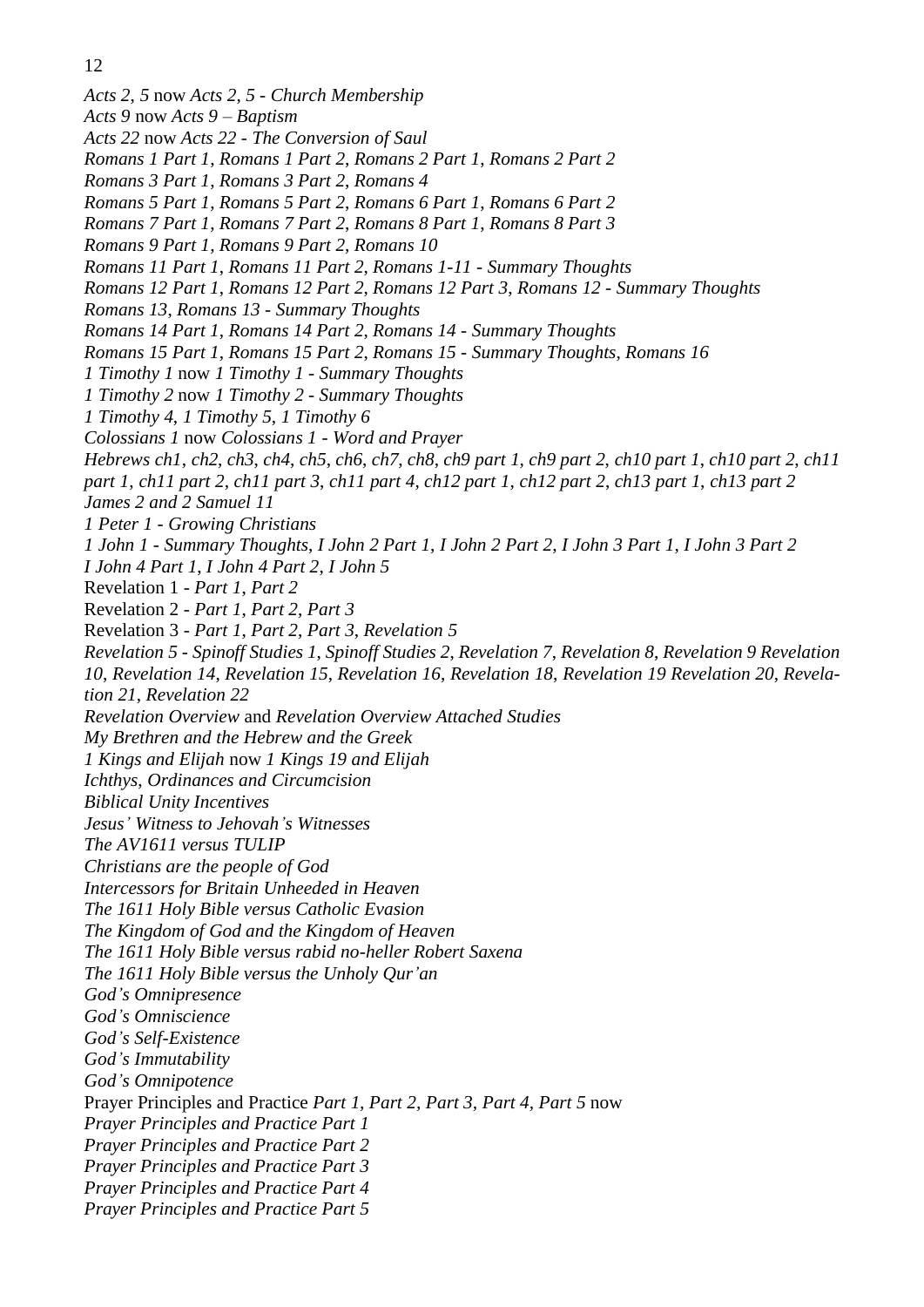*Seven Principles for Answered Prayer* Exploring the I AM Statements of Jesus *- [1,](https://www.timefortruth.co.uk/content/pages/documents/1456591927.pdf) [2,](https://www.timefortruth.co.uk/content/pages/documents/1457137422.pdf) [3,](https://www.timefortruth.co.uk/content/pages/documents/1457137463.pdf) [4,](https://www.timefortruth.co.uk/content/pages/documents/1457201555.pdf) [5,](https://www.timefortruth.co.uk/content/pages/documents/1458408717.pdf) [6,](https://www.timefortruth.co.uk/content/pages/documents/1458927544.pdf) [7,](https://www.timefortruth.co.uk/content/pages/documents/1459606101.pdf) [8](https://www.timefortruth.co.uk/content/pages/documents/1571337145.pdf)* now *Exploring the I AM Statements of Jesus - 1 Exploring the I AM Statements of Jesus - 2 Exploring the I AM Statements of Jesus - 3 Exploring the I AM Statements of Jesus - 4 Exploring the I AM Statements of Jesus - 5 Exploring the I AM Statements of Jesus - 6 Exploring the I AM Statements of Jesus - 7 Exploring the I AM Statements of Jesus - 8 [The Manuscript Dichotomy](https://www.timefortruth.co.uk/content/pages/documents/1483721014.pdf) [ACS Study](https://www.timefortruth.co.uk/content/pages/documents/1485037069.pdf) [Witnessing](https://www.timefortruth.co.uk/content/pages/documents/1485111704.pdf) [The Name of Jesus](https://www.timefortruth.co.uk/content/pages/documents/1486858767.pdf) [The Depths of Satan](https://www.timefortruth.co.uk/content/pages/documents/1491693502.pdf) [Names Blessed versus Names Cursed](https://www.timefortruth.co.uk/content/pages/documents/1494523204.pdf) [Wisdom Withheld](https://www.timefortruth.co.uk/content/pages/documents/1494796215.pdf) [Set in Stone](https://www.timefortruth.co.uk/content/pages/documents/1497193990.pdf) [Daniel, Nebuchadnezzar and Brexit](https://www.timefortruth.co.uk/content/pages/documents/1497716339.pdf) [Freely Sharing](https://www.timefortruth.co.uk/content/pages/documents/1504018437.pdf) [Monogenes versus Greekiolatry](https://www.timefortruth.co.uk/content/pages/documents/1571337787.pdf) [Dan and Judas](https://www.timefortruth.co.uk/content/pages/documents/1513041712.pdf) [The Kingdom of Leaven](https://www.timefortruth.co.uk/content/pages/documents/1518830363.pdf) [Scripture with Scripture](https://www.timefortruth.co.uk/content/pages/documents/scripture-with-scripture-1-.pdf) To a [Subversive](https://www.timefortruth.co.uk/content/pages/documents/1518830431.pdf) [Dangers of Disobedience](https://www.timefortruth.co.uk/content/pages/documents/1522539781.pdf) God 's Directive Will - [Scriptural Health Check](https://www.timefortruth.co.uk/content/pages/documents/1532212723.pdf) [Priests, Princes, Preservationists](https://www.timefortruth.co.uk/content/pages/documents/1571337871.pdf) [Fiery Darts, Faith](https://www.timefortruth.co.uk/content/pages/documents/1535367221.pdf) 's Shield Faith ['s Five Focal Points](https://www.timefortruth.co.uk/content/pages/documents/1535367118.pdf) [Citizens, Brass, Wrong Doing, Right Words](https://www.timefortruth.co.uk/content/pages/documents/1536442980.pdf) [Under Oath, No Choice, Beholden to Your King](https://www.timefortruth.co.uk/content/pages/documents/1540067844.pdf) God ['s Indignation](https://www.timefortruth.co.uk/content/pages/documents/1581537050.pdf) [Armament Inventory](https://www.timefortruth.co.uk/content/pages/documents/1549134027.pdf) Britain - [Her Peril and Deliverance](https://www.timefortruth.co.uk/content/pages/documents/1554417963.pdf) [Names Forfeited from The Book of Life](https://www.timefortruth.co.uk/content/pages/documents/1554417714.pdf) [Dragon Manna](https://www.timefortruth.co.uk/content/pages/documents/1566172070.pdf) Life Work Balance in Christ* Additional Studies Fully edited *[Martin Luther](https://www.timefortruth.co.uk/content/pages/documents/1384635898.pdf) 's Hymn - A Mighty Fortress [John Bunyan](https://www.timefortruth.co.uk/content/pages/documents/1334599733.pdf) 's Hymn - Who would True Valour se e [The Martyrs](https://www.timefortruth.co.uk/content/pages/documents/1337388557.pdf) ' Hymn - We Rest on Thee Patrick ['s Hymn](https://www.timefortruth.co.uk/content/pages/documents/1396710403.pdf) - Be Thou My Vision Jehoiada the Righteous* now *Jehoiada - the Righteous Daniel [the Finisher](https://www.timefortruth.co.uk/content/pages/documents/1327071283.pdf)* now *Daniel - [the Finisher](https://www.timefortruth.co.uk/content/pages/documents/1327071283.pdf) Timothy the Faithful* now *Timothy - the Faithfu l Satan the Devil* now *The Devil is Coming*

*The Shepherd*

*King 's Man Sir Renaud de Carteret III Pilot Officer Cyril Barton VC*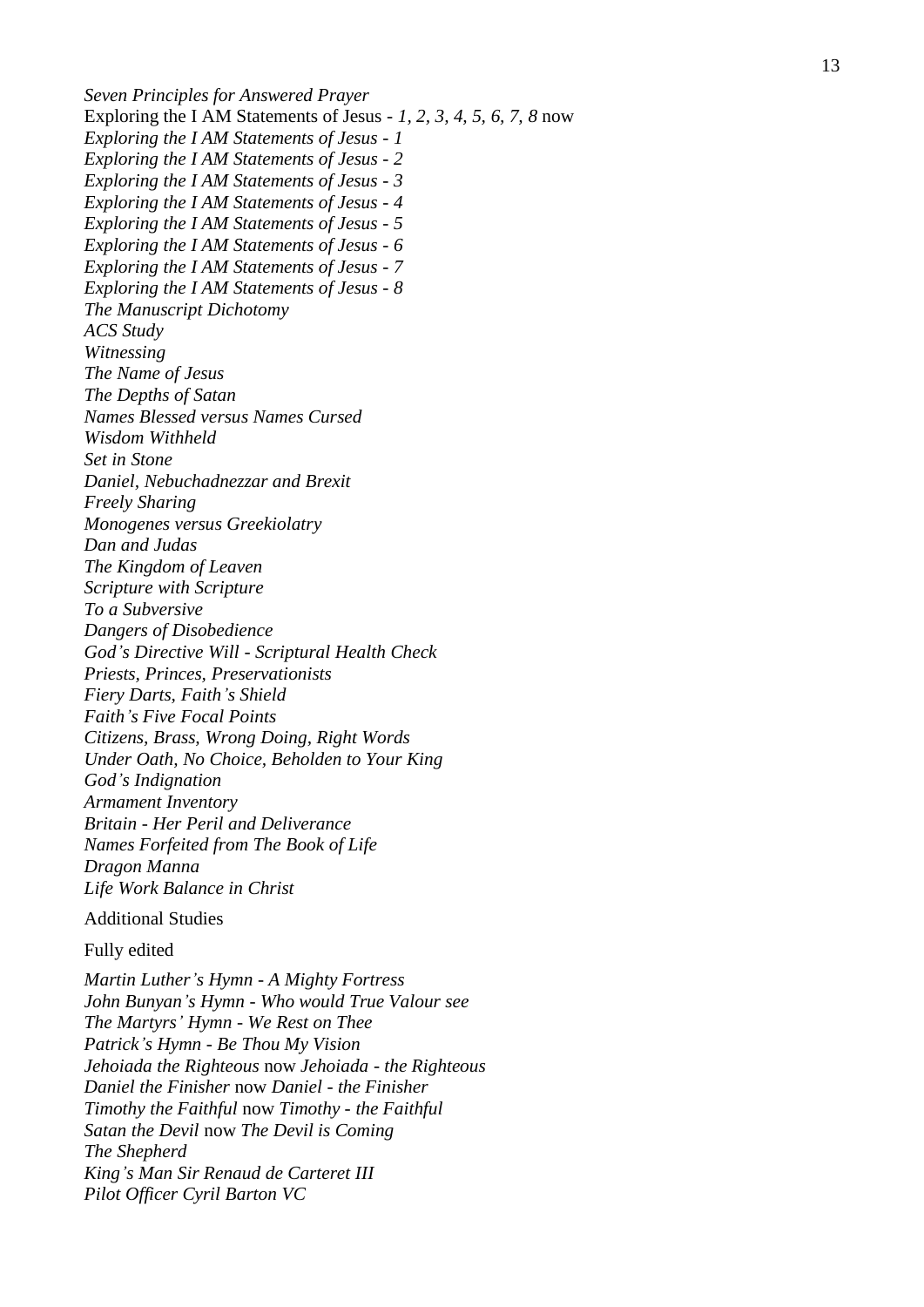*Lieutenant Terry Waters Stand firm ye boys from Maine* now *Stand firm ye boys from Maine - Testimony of Brigadier General Joshua Lawrence Chamberlain Sergeant Daniel Militello - Testimonial Letter* Red Background *Policing Authority The Lord the unknown Warrior* now *The Lord the Unknown Warrior Easter Sunday Reflection* now *Search and Rescue – Striving Against Disaster, Easter Reflection Flanders Fields 1917 and Our Saviour* now *Flanders Fields 1917 and God's Son D-Day Normandy June 6th 1944 and God's conquest* now *D-Day Normandy June 6th 1944 and God's Conquest 1918 and God's Deliverance Israel Crossing the Red Sea* now *The Red Sea Crossing Open Air Witness* These studies have been combined into one file. Topical headings are unaltered. 1 - Beer, Fire and Everlasting Life [2](https://www.timefortruth.co.uk/content/pages/documents/1381184707.pdf) - According to the Scriptures and First of All [3 -](https://www.timefortruth.co.uk/content/pages/documents/1381186817.pdf) From the Crimea to Eternity [4](https://www.timefortruth.co.uk/content/pages/documents/1381439325.pdf) - Autumn Leaves, Ordinary Lives and the Flaring Furnace [5](https://www.timefortruth.co.uk/content/pages/documents/1382900579.pdf) - A Northern Lad [6](https://www.timefortruth.co.uk/content/pages/documents/1386116755.pdf) - Rogue Trade Type Rogues [7](https://www.timefortruth.co.uk/content/pages/documents/1400427240.pdf) - The Roman Road [8](https://www.timefortruth.co.uk/content/pages/documents/1401550906.pdf) - Crosses by the Way [9](https://www.timefortruth.co.uk/content/pages/documents/1402781553.pdf) - Biblical [10](https://www.timefortruth.co.uk/content/pages/documents/1404422535.pdf) - Final Destinations *The Angels of Mons [The Final Salute](https://www.timefortruth.co.uk/content/pages/documents/1433587318.pdf)* now *Pilot Officer Andrew Mynarski VC British Values by Those Who Valued Them Voice From The Ranks - A Testimony of the Crimea Joab the Rogue, Eliam the Royalist Stalingrad* now *Stalingrad - Why God Had Forsaken Them I am just going outside and may be some time Mother The Redeemer Jelly Babies and Aliens etc. Evangelism* now *Jelly Babies and Aliens etc Faith on the Frontline* now *Faith on the Frontline - Some Observations Captain Siegfried Sassoon at the Somme* Additional Studies EIP

*["His Lightnings..." and the](https://www.timefortruth.co.uk/content/pages/documents/1341354909.pdf) Olympics* now *His Lightnings Jack T Chick on Witnessing Israel Crossing the Red Sea* – Map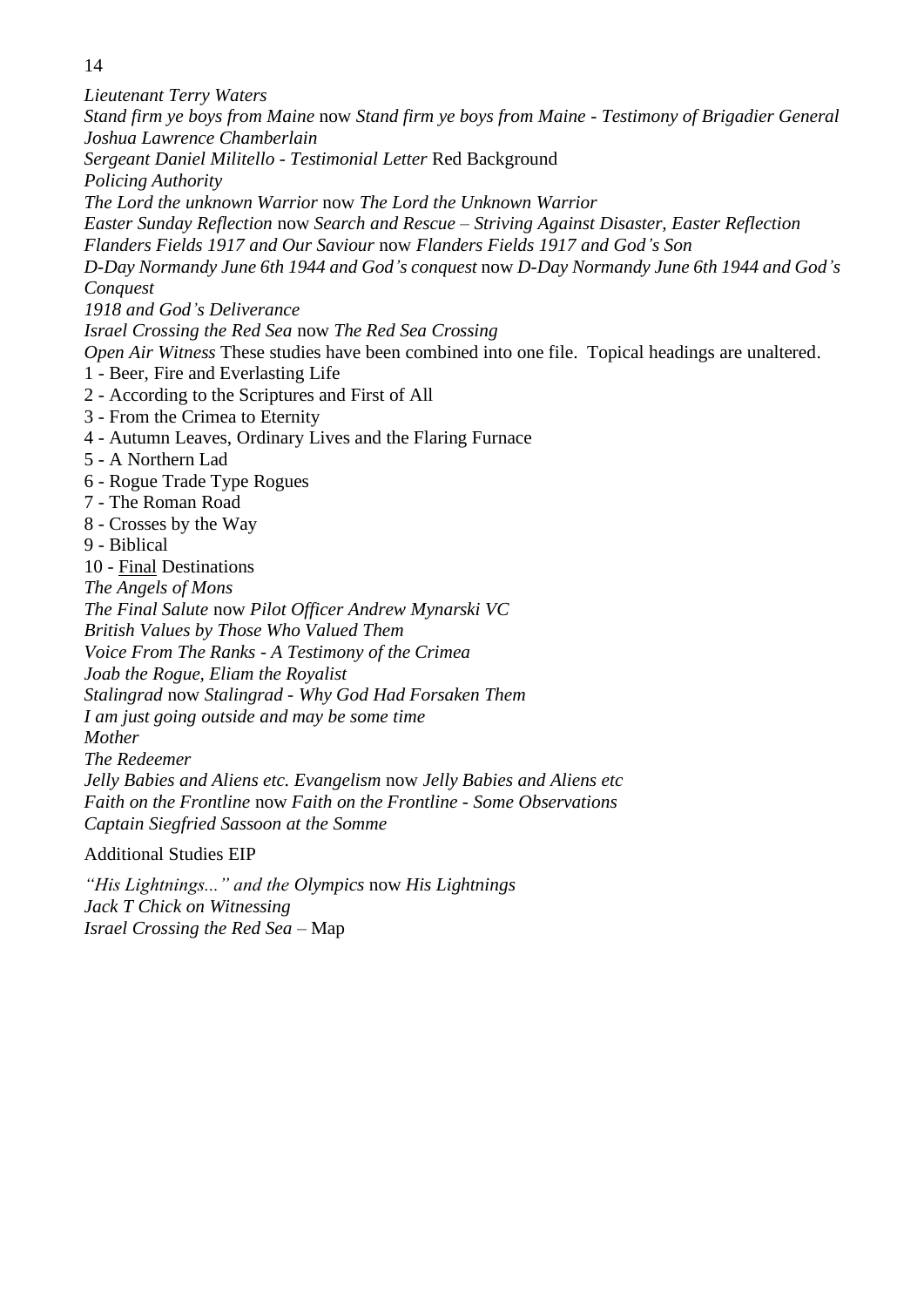#### *Alan O'Reilly/Alan's Books*

#### Previews available

Printed Works<sup>4</sup> Notes in normal text have been added.

## O BIBLIOS 2ND EDITION EIP

*"What saith the scripture?" Romans 4:3, Galatians 4:30 to anyone interested and to a professed Christian fundamentalist preacher who hated it like poison.*

How did the Holy Bible really come about and who tried to stop it? How do you answer **by...words easy to be understood** 1 Corinthians 14:9 a confirmed originals-onlyist pundit whose anti-AV1611 diatribe gets the OK from evangelical fundamentalist church leaders?

## GOD'S WORDS TO ATHEISTS 1ST EDITION EIP

*"What saith the scripture?" Romans 4:3, Galatians 4:30 to men "of a sound mind" 2 Timothy 1:7 and to "men of corrupt minds, reprobate concerning the faith" 2 Timothy 3:8.*

Censure of **cursed children** 2 Peter 2:14 **whose damnation is just** Romans 3:8

## THE DEADLY DOSSIER 1ST EDITION EIP

*"What saith the scripture?" Romans 4:3, Galatians 4:30 "to him that is poor and of a contrite spirit, and trembleth at my word" Isaiah 66:2 and to Christian fundamentalists who think they can sit in judgement on it.*

The words of **the King of all the earth** Psalm 47:7 **by which He shall have dominion also from sea to sea, and from the river unto the ends of the earth** Psalm 72:8

## COVID-19 AND THE TIME OF THE END 1ST EDITION

*"What saith the scripture?" Romans 4:3, Galatians 4:30 to "Men's hearts failing them for fear, and for looking after those things which are coming on the earth" Luke 21:26.*

How to view the current pandemic in the big picture of these **perilous times** 2 Timothy 3:1

COVID-19 AND THE TIME OF THE END - ADDENDUM 1ST EDITION

*"What saith the scripture?" Romans 4:3, Galatians 4:30 to anyone needing assurance that "The LORD is good unto them that wait for him, to the soul that seeketh him" Lamentations 3:25.*

Vaccination versus vexation. How to steer a Biblical course between a rock and a hard place according to Psalm 25:5 **Lead me in thy truth, and teach me: for thou art the God of my salvation; on thee do I wait all the day**

## MY GLITTERING SWORD 1ST EDITION

*"What saith the scripture?" Romans 4:3, Galatians 4:30 to "men of stature" Isaiah 45:14.*

Cut and thrust with **the sword of the Spirit, which is the word of God** Ephesians 6:17

CLIMATE CHANGE APOCALYPSE? APPARITION? ADMONITION? 1ST EDITION

*"What saith the scripture?" Romans 4:3, Galatians 4:30 to anyone needing assurance that "God is our refuge and strength, a very present help in trouble" Psalm 46:1.*

Who is right in the current climate change stand-off; the doom harbingers, the naysayers or neither of them and how do you **judge righteous judgment** John 7:24?

## THE BOOK OF THE MOST HIGH 1ST EDITION EIP

*"What saith the scripture?" Romans 4:3, Galatians 4:30 to anyone whom the Lord perceives to be like David "to whom also he gave testimony, and said, I have found David the son of Jesse, a man after mine own heart, which shall fulfil all my will" Acts 13:22.*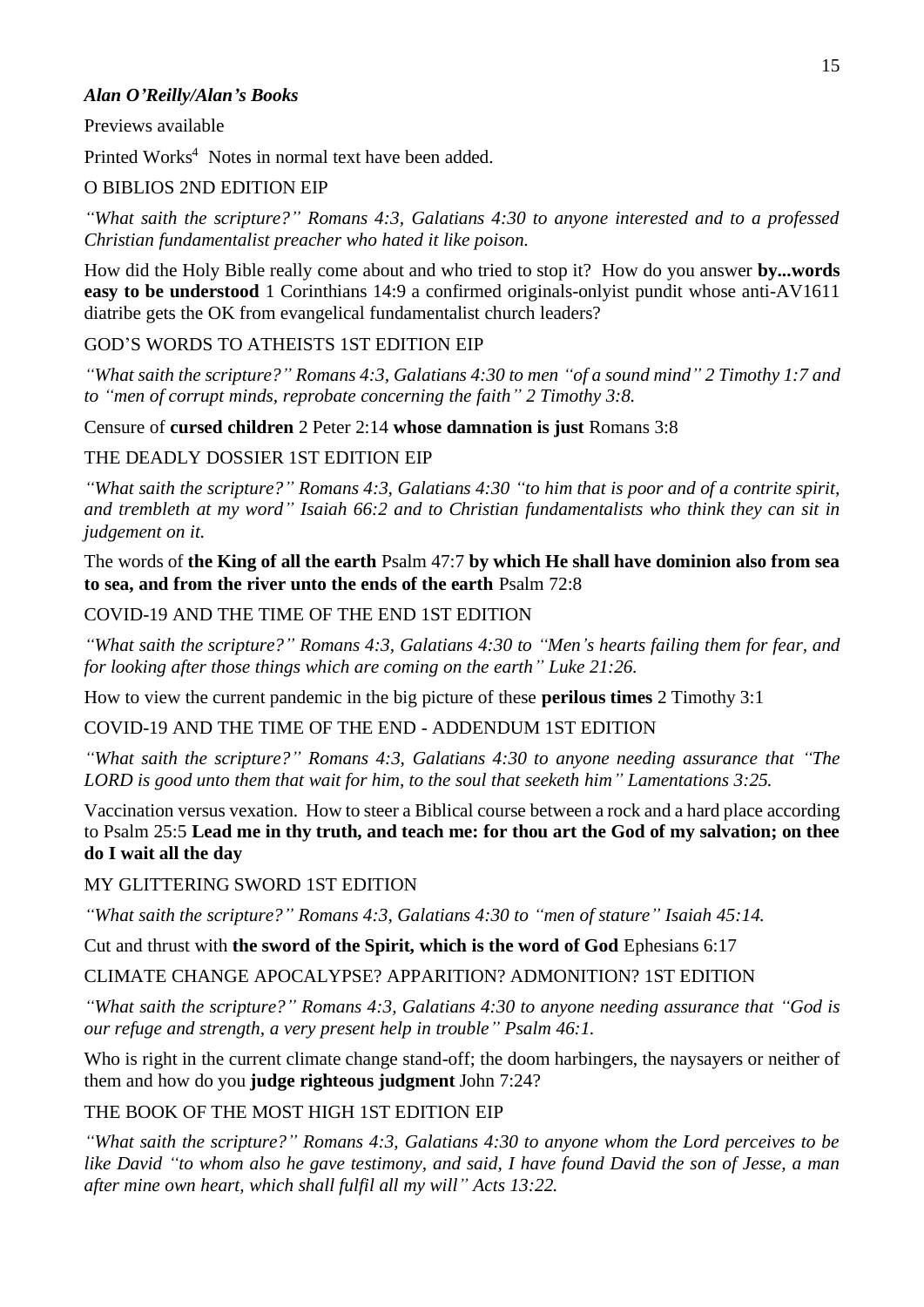The Charter by which **the most High ruleth in the kingdom of men** Daniel 4:17, 25, 32

Additional Works

## BRITAIN AND SODOM AND EGYPT 1ST EDITION EIP

*"What saith the scripture?" Romans 4:3, Galatians 4:30 to "them that feared the LORD, and that thought upon his name" Malachi 3:16 and to "them that dwell carelessly in the isles" Ezekiel 39:6.*

ISRAEL - PAST, PRESENT, FUTURE - DRAFT

*"What saith the scripture?" Romans 4:3, Galatians 4:30 to anyone who doubts that "...the gifts and calling of God are without repentance" Romans 11:29.*

## PEACE OF HOME

*Set in the recent past. A West Florida Panhandle Deputy Sheriff gal and rugged Mainer FBI Special Agent guy still battling PTSD from service in Helmand must help take down a vicious criminal syndicate that threatens more than just their relationship.*

## SOUND OF BATTLE

*WW2 based novel. A British Army paratrooper and his fiancée a British Army Queen Alexandra nursing sister have their faith and fidelity severely tried in the trauma of war, including the battle of Arnhem.*

## DESIRED HAVEN

*WW2 based novel. Companion to SOUND OF BATTLE. A British Army Queen Alexandra nursing sister endures the rigours of service in Italy and Burma and then has to confront a cabal of devil worshippers back home.*

## AXING THE JUDAS GOAT'S ABERRATION - DRAFT

"*What saith the scripture?" Romans 4:3, Galatians 4:30 to men "teaching for doctrines the commandments of men" Matthew 15:9, Mark 7:7.*

SOUND DOCTRINE DISSOLUTION OF STAUFFER DOGMA - DRAFT

"*What saith the scripture?" Romans 4:3, Galatians 4:30 to "a man wise in his own conceit" Proverbs 26:12.*

## **AV 1611 Tract Pack**

*"What saith the scripture?" Romans 4:3, Galatians 4:30 "for them that feared the LORD, and that thought upon his name" Malachi 3:16.*

*[Alcohol Awareness](https://www.timefortruth.co.uk/content/pages/documents/1604183013.pdf)  [Have a WARY Merry Christmas](https://www.timefortruth.co.uk/content/pages/documents/1604182995.pdf)  [BREAKING NEWS THE EMPTY TOMB!](https://www.timefortruth.co.uk/content/pages/documents/1604183005.pdf)  [HANGING BY A THREAD](https://www.timefortruth.co.uk/content/pages/documents/1604183000.pdf)  [Saint George of Lydda](https://www.timefortruth.co.uk/content/pages/documents/1604182990.pdf)  [The AV1611 is perfect!](https://www.timefortruth.co.uk/content/pages/documents/1604182985.pdf)  [The Royal Law](https://www.timefortruth.co.uk/content/pages/documents/1604182978.pdf)  [Tracts Envelope](https://www.timefortruth.co.uk/content/pages/documents/1604182971.pdf)*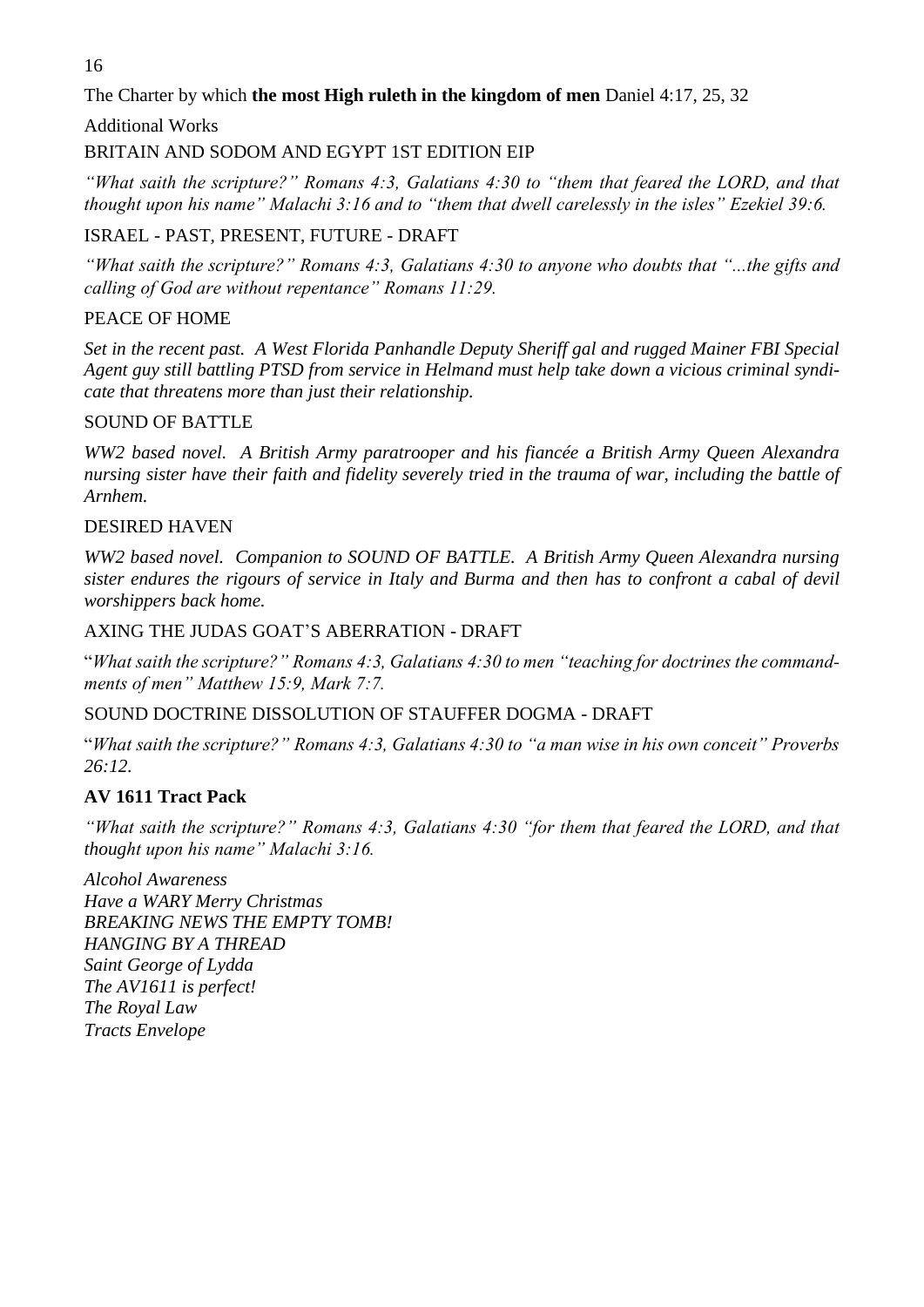Let the elders that rule well be counted worthy of double honour, especially they who labour in the word and doctrine. For the scripture saith, Thou shalt not muzzle the ox that treadeth out the corn. And, The labourer is worthy of his reward.

1 Timothy 5:17-18 KJV

**B** BIBLE PORTAL